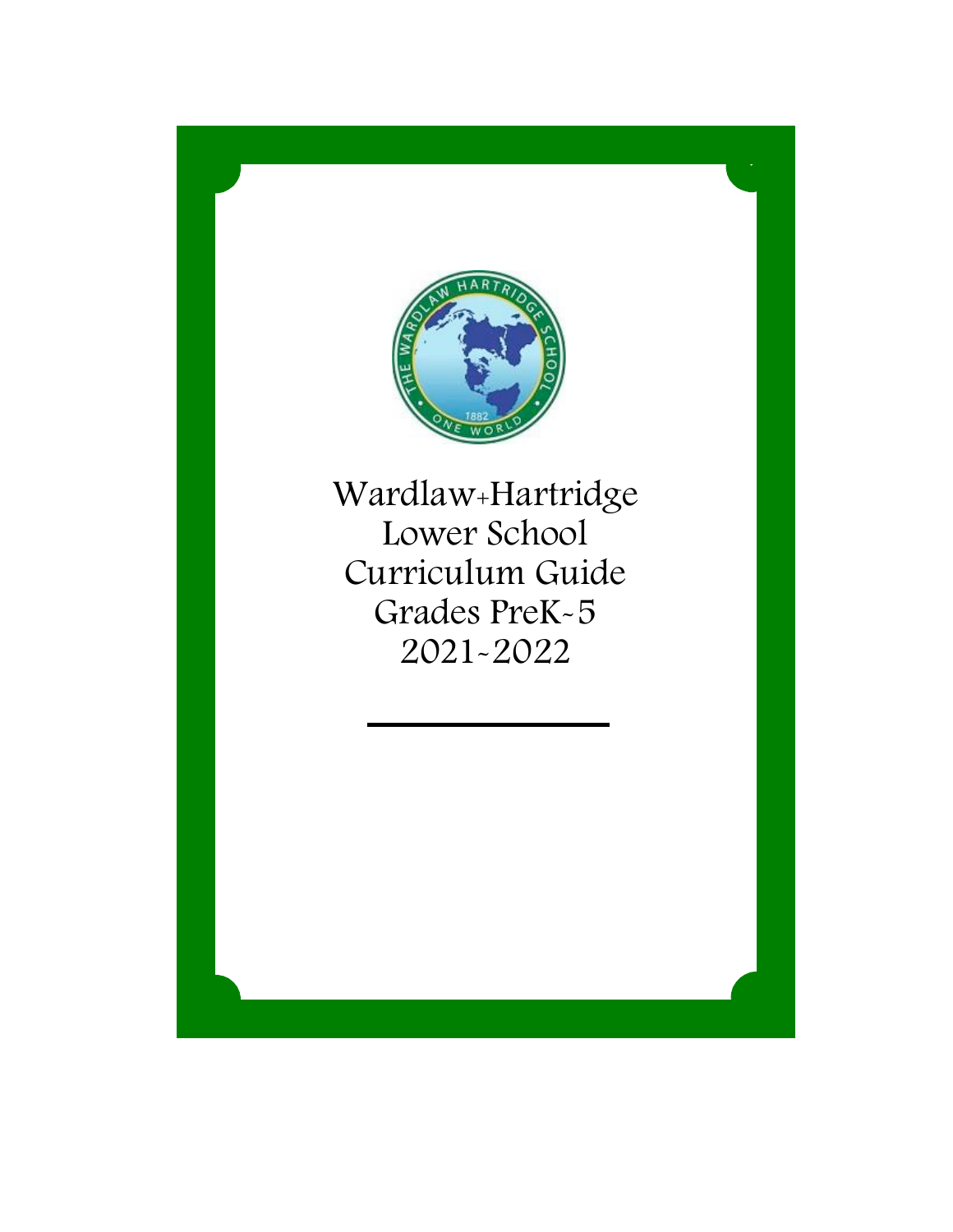#### *The Wardlaw+Hartridge School Emblem*

*During the year of the merger, 1976, students were asked to design a new school emblem. The emblem, as shown on the front cover, is a compilation of those ideas. The oak tree symbolizes strength and endurance; the book is the sign of learning and knowledge; the torch is the sign of wisdom; and the scales represent equality. To the Greeks the number twenty-eight was a perfect number - a number that is equal to the sum of its factors. The twenty-eight olive leaves are used to show that we are always striving for that perfection. The motto on the emblem is from Latin and represents a joining of the two mottoes from Hartridge and Wardlaw. Cognoscere et Conficere means to learn and to achieve.*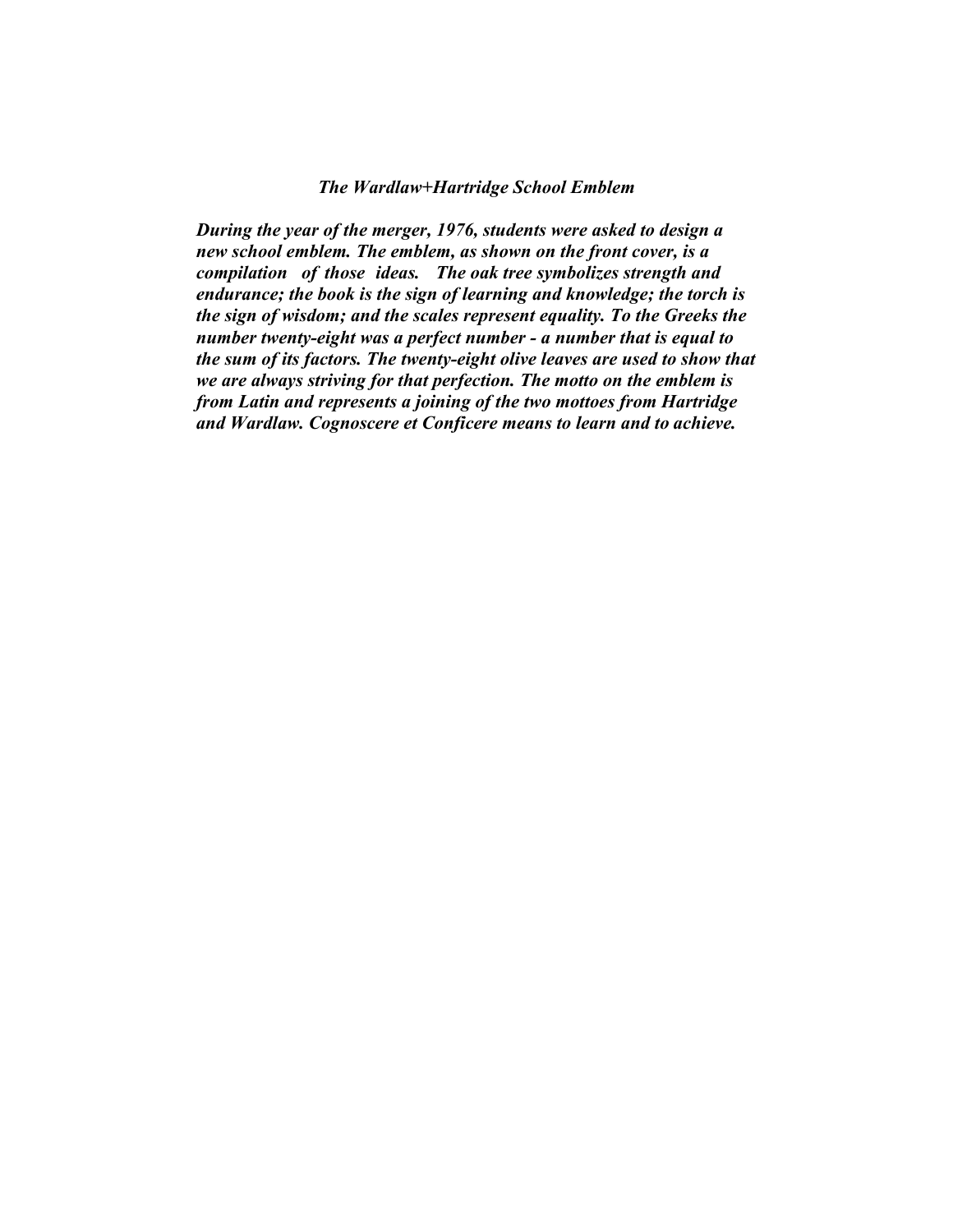# **The Wardlaw+Hartridge School 2019 – 2020 Curriculum Guide Grades PreK – 5**

# **Contents**

| Wardlaw+Hartridge School             |   |
|--------------------------------------|---|
| Mission Statement & Core Values      |   |
| <b>Lower School Curriculum</b>       | 5 |
| <b>Academic Overview</b>             | 5 |
| Prekindergarten through Kindergarten |   |
| Overview                             | 6 |
| Prekindergarten                      |   |
| Junior Kindergarten                  |   |
| Kindergarten                         | 8 |
| <b>First Grade Overview</b>          | 8 |
| <b>First Grade</b>                   |   |
| <b>Second Grade Overview</b>         |   |

| Second Grade                       | 10 |
|------------------------------------|----|
| Third Grade Overview               | 11 |
| <b>Third Grade</b>                 | 11 |
| <b>Fourth Grade Overview</b>       | 12 |
| <b>Fourth Grade</b>                | 12 |
| Fifth Grade Overview               | 14 |
| Fifth Grade                        | 14 |
| <b>Special Programs</b>            | 15 |
| Visual Arts                        | 15 |
| Technology                         | 16 |
| Spanish                            | 17 |
| <b>Health Education</b>            | 17 |
| Library                            | 18 |
| Music Education                    | 18 |
| Physical Education                 | 19 |
| Athletics                          | 19 |
| <b>Other Lower School Programs</b> | 20 |
| <b>Extended Care Program</b>       | 20 |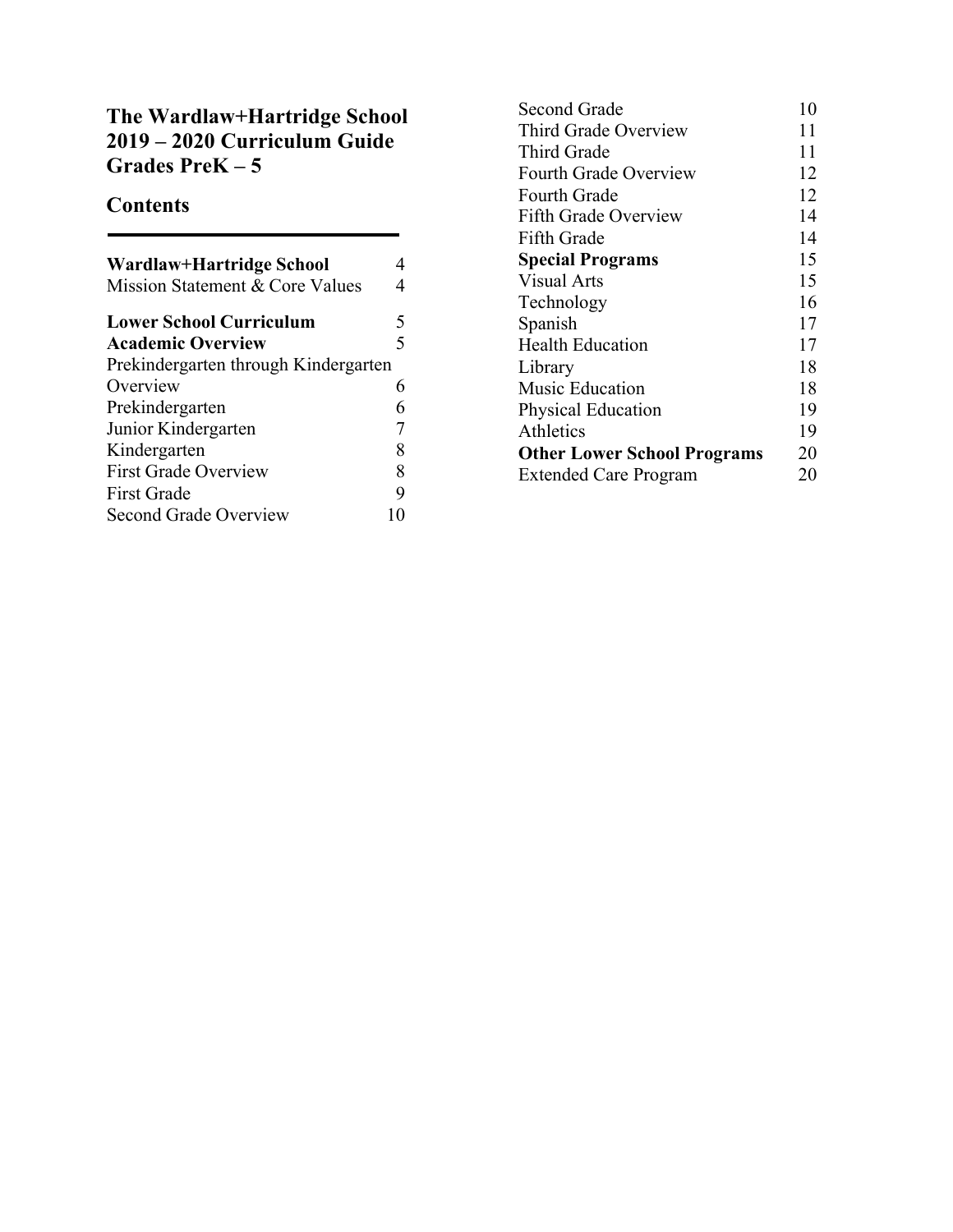# *The Wardlaw+Hartridge School*

### *Mission Statement*

The Wardlaw-Hartridge School prepares students to lead and succeed in a world of global interconnection. We provide an educational atmosphere characterized by academic challenge, rigorous inquiry, support for individual excellence, diversity, and a familial sense of community.

### *Core Values*

The core values of the Wardlaw-Hartridge school community are:

- Integrity our bedrock value, *sine qua non*.
- Opportunity Wardlaw-Hartridge develops academic and intellectual excellence in its students through programs that stretch their creative imaginations, develop their athletic and artistic skills, engage their sense of discovery, and develop a social conscience. In the process, students take on leadership roles and learn how to work effectively in teams.
- Support Every member of the Wardlaw-Hartridge faculty believes in a personal approach to educating and developing the whole child. Wardlaw-Hartridge educators take the time, care, and interest in each student to call forth his or her best work.
- Diversity The diversity of thought, background, and culture at Wardlaw-Hartridge distinguishes usamong independent schools, strengthens the global orientation of our curriculum, and enriches the daily experience of every member of the school community, inside and outside the classroom.
- Community When faculty members, students, parents, or graduates walk through the doors of Wardlaw-Hartridge, they have entered a home. Our community is distinguished by an ethos of care and mutual respect, and a strong partnership with families.
- Sustainability Wardlaw-Hartridge prepares students to become citizens whose beliefs and actions willcreate a more humane and sustainable global society.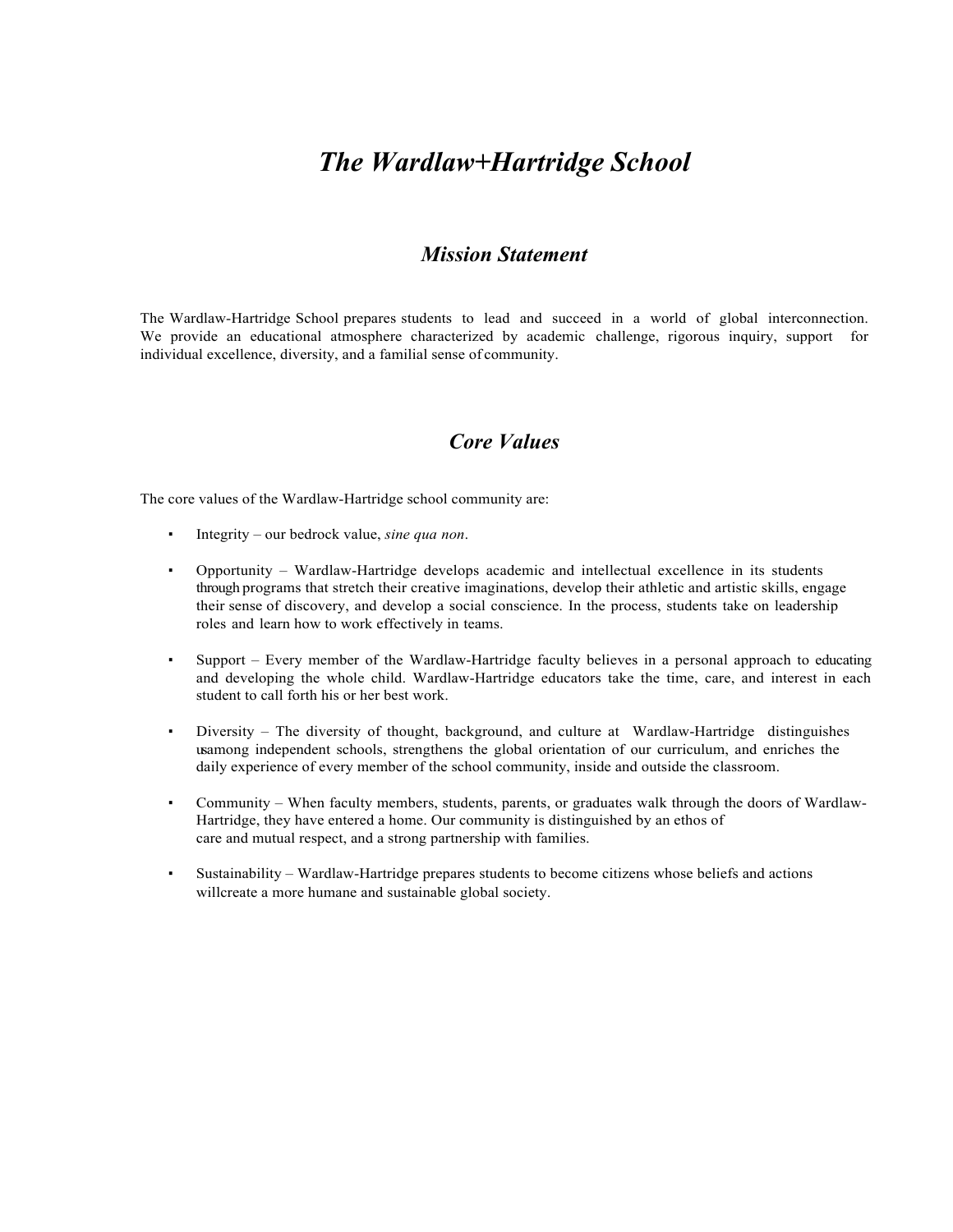# *The Wardlaw+Hartridge Lower School Curriculum*

### **Academic Overview**

In the Wardlaw-Hartridge Lower School the primary aim is to provide a nurturing environment in which children develop an awareness of themselves as responsible, capable learners; a respect for others and themselves; and an appreciation for their own and their classmates' talents. As they progress through our Lower School, the children retain their natural excitement about learning and are stimulated to discover and develop their strengths.

Learning in Prekindergarten through fifth grade takes place in small, self-contained classes. The classroom teachers provide a challenging academic program that includes language arts, math, social studies, science, and skill development. Textbooks, trade books, cooperative hands on activities, and manipulatives help children investigate various types of learning. The faculty, at each grade level, work with each other to develop units of instruction, special projects, activities, and trips to stimulate intellectual curiosity and critical thinking. iPads and Smart Boards are used in the classroom to support the curriculum.

Children attend special subject area classes taught by faculty who are professionally trained for that specific discipline. These special subject areas include music, art, physical education, library, and Spanish. Instrumental music begins in fourth grade. Children in all grades are given the opportunity to participate in a wide variety of sports and activities throughout the year. Each special subject teacher has designed a curriculum developmentally appropriate to each grade level. This curriculum often complements the classroom curriculum.

Throughout the Lower School, the students will participate in hands-on, inquiry-based science lessons and activities. For 2014-15, each grade will be involved in a Lower School project, which will focus on an aspect of Environmental Science.

All children, Prekindergarten through fifth grade, perform in the two yearly music concerts and several less formal music presentations, as well as participating in assemblies, Field Day, and presenting a spring art show. Beginning in third grade, students take part in our speech curriculum to encourage verbal skills and instill selfconfidence and poise while providing a focus for a research project. Students move up to Middle School with a solid knowledge and skill base, are confident in their abilities, value learning, and respect one another.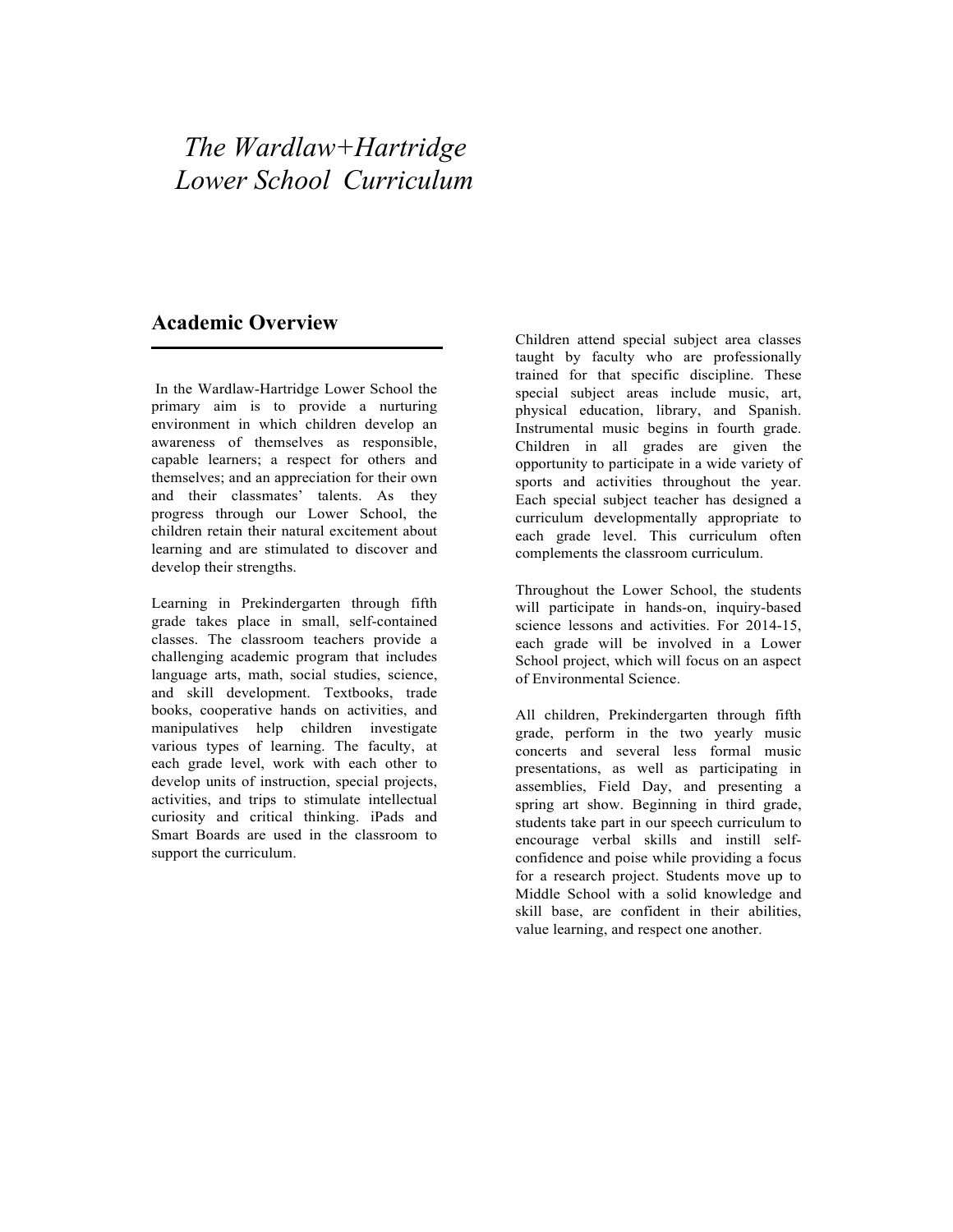# **Prekindergarten, Junior Kindergarten and Kindergarten Overview**

The Prekindergarten, Junior Kindergarten and Kindergarten curricula provide a variety of multi-sensory experiences and activities to enhance each child's ability to learn. The curricula contain a wide range of experiences that enable children to develop gross and fine motor skills and expand verbal skills in order to communicate thoughts and feelings effectively and appropriately to both adults and peers. The programs follow thematic, interactive approaches to learning through hands-on activities.

The classrooms are built around learning centers to enhance academic and social growth, exploration, and creativity. The centers are changed and supplemented throughout the year to reflect current units of study. The centers include sand and water tables, library, listening centers, blocks, science, Lego table, writing center, math, dramatic play, and art. Worktables provide a place for each child to do individual/group activities and to eat lunch and a daily snack. Class trips also make learning more meaningful.

#### **Social/Emotional Experience**

A warm, nurturing, and supportive environment provides the security each child needs to help form a positive attitude toward school and learning. Self-esteem and selfworth are viewed as being as essential as academic growth. Everyday opportunities are available for each child to make responsible choices, work and play independently and cooperatively, develop social problem solving skills, and build positive relationships with both peers and adults. Respect for the classroom and one another are emphasized.

Teachers assist the very young children in discovering their inner landscape of feelings. Children are encouraged to identify feelings and are taught how to appropriately express them. In support of their emotional development, children learn how to separate from parents, follow routines and procedures, to take turns, and listen to others to gain and share information. As this development evolves, children are better able to cope with disappointments and mistakes in an appropriate manner, as well as demonstrate pride, self-confidence, and independence.

# **Prekindergarten**

#### **Physical Development**

Fine motor coordination is encouraged through a variety of activities including scribbling, drawing, coloring, cutting and gluing, lacing, building with blocks, and puzzles. To support gross motor coordination children are encouraged to participate in running, jumping, climbing, balancing, throwing and catching, and dancing experiences. Children attend physical education sessions daily with specialist teachers.

#### **Language Arts**

Children are encouraged to develop a secure foundation in letter and sound recognition through multisensory activities and experiences including books, rhymes, and songs. Daily "read alouds" help to foster an early appreciation for literature and a love of reading. Ipads and Smart Board tools are used to enhance our integrated curriculum. Props are sometimes used to support story telling, and the children learn to recall the basic sequence of stories. Different ability levels are nurtured through small group, and individual instruction always aiming to meet the needs of each child. Children are encouraged to be creative through a variety of media including drawing, painting, dramatic play, building blocks, and exploration of other materials. Class books are often created and shared both in the classroom and at home.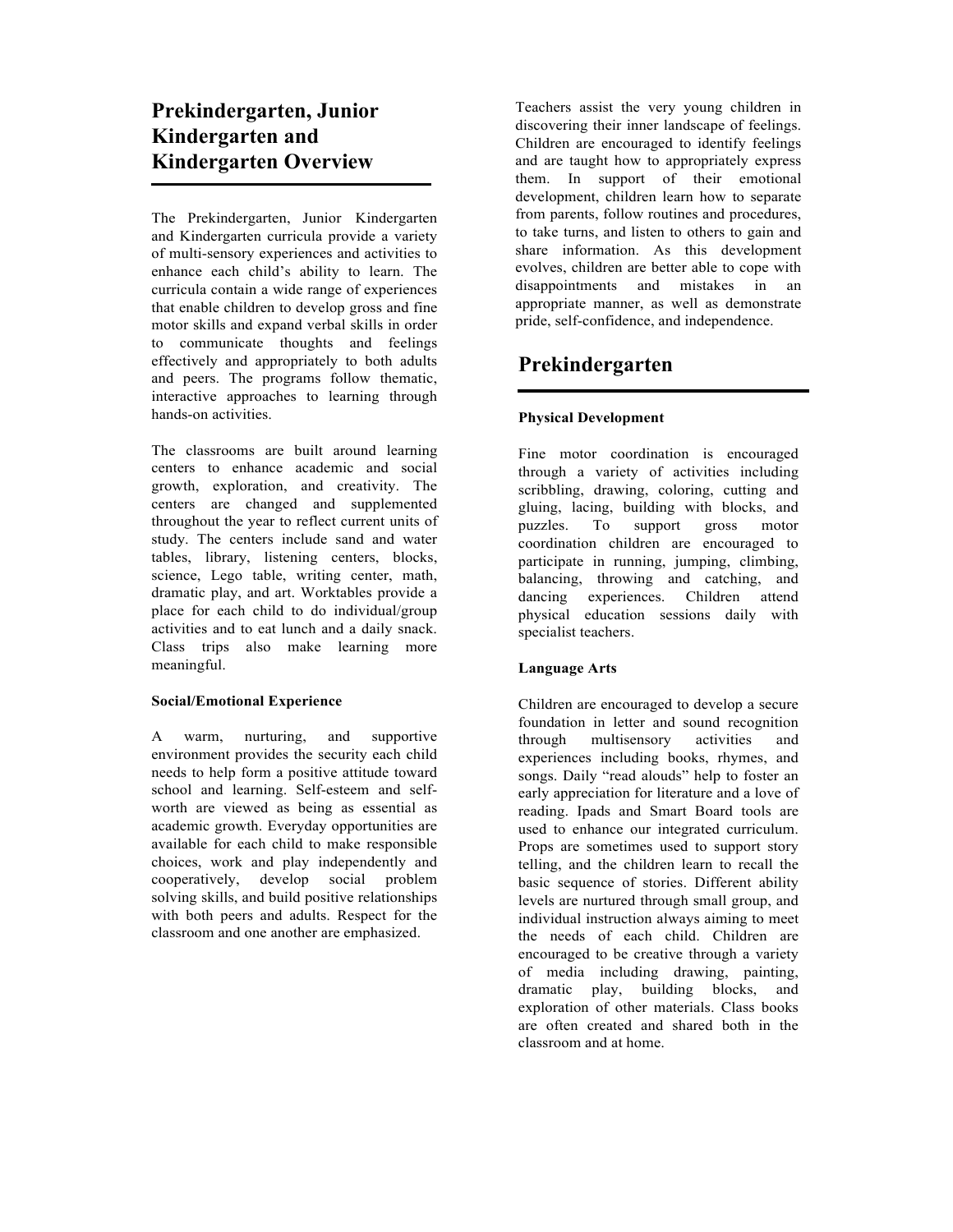#### **Mathematics**

Children encounter and participate in mathematics every day in prekindergarten as it is incorporated into Circle Time, as well as many other daily activities. The children are taught about counting, including one-toone correspondence and number recognition. They also learn about shapes, sets, more/less, sequence sizing, patterning, simple charts and early addition and subtraction. A variety of different hands on materials are used including small manipulatives such as blocks and counters. Many games are played that involve mathematics and these provide excellent learning opportunities that are fun and developmentally appropriate.

#### **Science**

Children learn responsibility for nature while studying their environment, learning to classify similarities and identify differences through developmentally appropriate experiences. Children are encouraged to observe, ask questions and learn to make connections. They also learn some basic scientific principles such as prediction. The children participate in a variety of "hands on" experiments and projects throughout the year including growing plants and raising ladybugs. STEM activities are integrated into the curriculum.

#### **Social Studies**

Children learn about their school, families, homes and community helpers, and the importance of supporting and encouraging one another.

### **Junior Kindergarten**

#### **Physical Development**

Our early childhood program encourages ageappropriate motor development. Fine motor coordination occurs when coloring, cutting, scribbling, drawing pictures,

painting, pasting, lacing, building with blocks, working puzzles, folding paper, and making vertical, horizontal and circular lines. Large motor coordination is developed through running, jumping, climbing, balancing, throwing and catching, and dancing experiences.

#### **Language Arts**

Reading and writing are presented in integrated and meaningful activities that center on themes, and the skills are reinforced in play areas. Children develop a rich background in letter and sound recognition through multisensory experiences, literary centers and daily "read alouds." Different levels of ability are nurtured through small group or individual instruction. Children are often involved in retelling stories with the Smart Board, puppetry, or dramatics. Children are encouraged to express themselves creatively through drawings and/or invented spelling. They are involved in creating many original class books that are circulated at home. Use of "Big Books" as well as authentic literature helps ensure a love of reading.

#### **Mathematics**

Children are exposed to mathematics every day in the classroom. During circle time activities, they learn the days of the week and months of the year. Counting, identifying numbers, patterning, graphing, ten frames, Beginning addition and subtraction

and recognizing sets of more/less are also incorporated into circle time. Math concepts are also taught through small and large group instruction. Centers are used to help reinforce one-to-one correspondence and shapes. Manipulative materials are used to help students internalize concepts of sorting, counting, patterning, addition, and subtraction.

#### **Science**

In Junior Kindergarten, children are exposed to science through related themes with age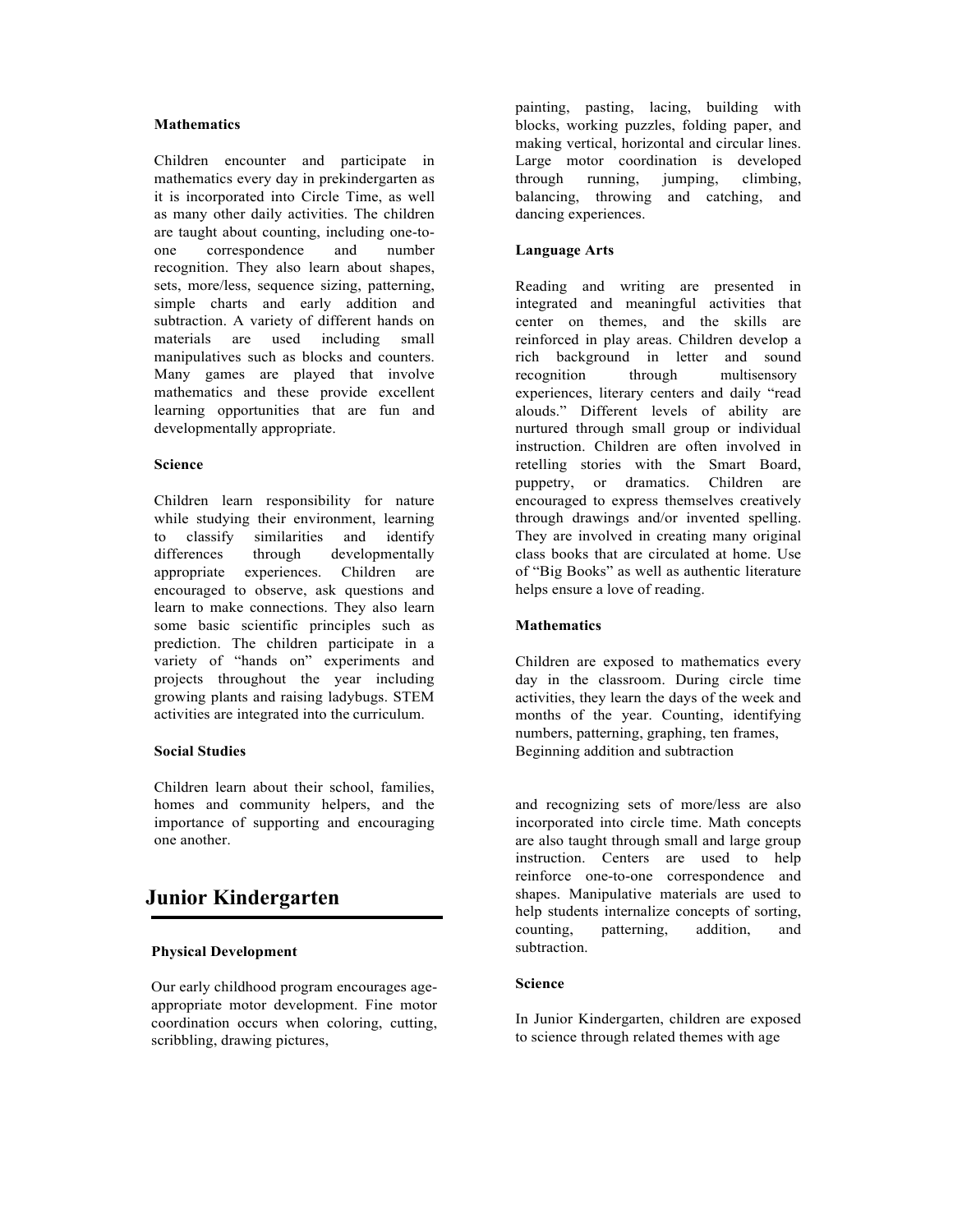appropriate experiences. Scientific themes such as plants, insects, and the five senses are integrated with the Language Art and Math curricula. Children learn responsibility for nature while studying their environment and learning to classify similarities and differences. Children are encouraged to make observations and learn various scientific methods. STEM activities are integrated into the curriculum.

#### **Social Studies**

Throughout the year students are taught to respect their peers and to appreciate the world around them. Children learn about their school, families, homes, and community helpers. They are encouraged to share ideas and to listen to others. This investigation fosters self-awareness, positive self-image, and socialization skills. iPads are also used in the classroom to support the curriculum.

### **Kindergarten**

#### **Language Arts**

Language arts are integrated into all themes and disciplines within the Kindergarten curriculum. The program builds upon phonics and language skills introduced in Prekindergarten and Junior Kindergarten. Children are exposed to daily stories based on classroom themes. Poetry and rhymes are used for practice and instruction in decoding skills. Letter sounds are reinforced through journal writing, reading books, our phonics program, as well as writing centers, which give students the opportunity to write independently. In their writing, students use illustrations, inventive spelling, sight words, and high frequency words from their reading program. The Kindergarten language arts curriculum lays the foundation necessary to develop confident readers and writers.

#### **Mathematics**

The mathematics curriculum for Kindergarten this school year includes Singapore Math and is an extension of those

concepts that have already been introduced in Prekindergarten and Junior Kindergarten. Students are exposed to mathematics every day as a building block for those more advanced concepts taught in first grade. Students count and write numbers to 100, as well as counting to 100 by 5's and 10's. Sorting/Classifying, patterning, estimation, simple addition and subtraction, geometry, fractions, measurement, addition and subtraction stories, and money are introduced and developed. Each new concept is taught with an active hands-on approach, using a variety of manipulatives. Students work as a whole class, as well as individually, in pairs, and in small inventive groups.

#### **Social Studies**

Throughout the year, children are taught to appreciate their peers and the world around them. They begin to develop an awareness and appreciation of the many similarities and differences in and among people, cultures, nature, and animals. They learn to listen to the ideas and thoughts of others and are encouraged to verbalize their own feelings, thoughts, and emotions. Children are encouraged to ask questions and make comparisons between what they know and feel comfortable with, and what is new and may be foreign to them. Social studies is often integrated with the language arts, math, and science curricula.

#### **Science**

Many themes in the Kindergarten curriculum are scientific in nature. Themes such as harvesting and weather are seasonal and draw upon the child's natural environment. Other themes include bats/nocturnal animals, the rainforest, planting , flowers, bugs, dinosaurs, Artic animals, pumpkins, space and Earth Day. Building upon the skills introduced in Prekindergarten and Junior Kindergarten, science centers, experiments, field trips, and nature walks provide students with hands-on opportunities for discovery, curiosity, hypothesizing, and making educated conclusions based upon personal experiences. STEM activities are integrated into the curriculum.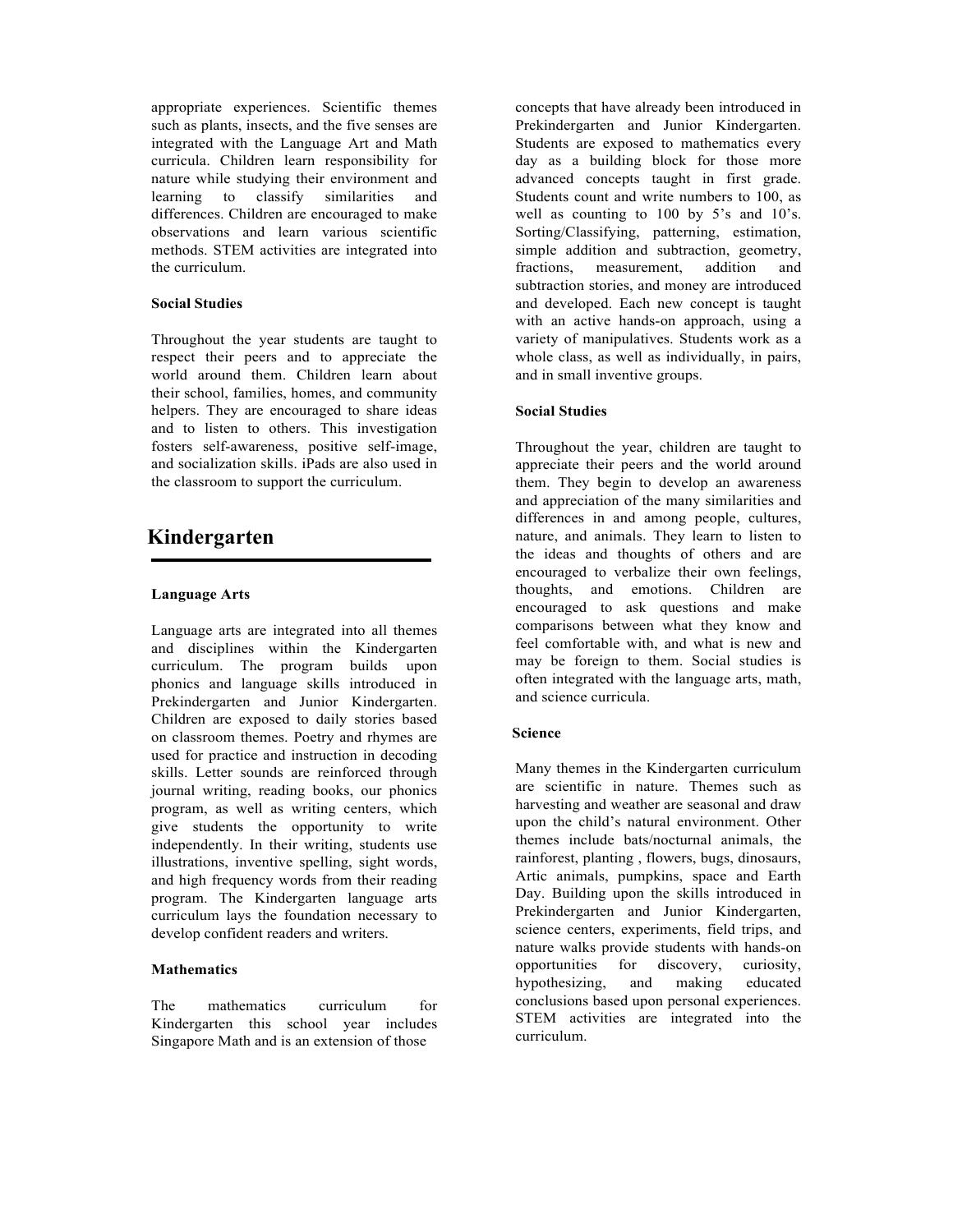### **First Grade Overview**

The first grade program continues the varied interactive experiences offered in Kindergarten. At the same time, it serves as a transitional time as children become more responsible and independent.

The literature-based curriculum extends to include an array of specific reading strategies. Children are involved in flexible grouping during formal reading instruction and literacy centers. Students have daily opportunities to interact with authentic literature as well. The day offers many opportunities to write in a variety of ways, whether through journals or assigned topics. Inventive spelling continues to be valued as a natural process toward standard spelling. Phonics is taught through both direct instruction and reading experiences. Both formal and informal assessments are used throughout the year to assess students in language arts.

Students are able to explore math and science concepts through partner and small group activities where they further develop their capacity to work cooperatively in a classroom setting. Discussion and feedback about topics being taught occur on a daily basis. Children are also able to interact socially through daily recess.

A variety of curriculum-related trips are taken. In addition, children are encouraged to devote part of the year towards a community project to benefit the less fortunate.

# **First Grade**

#### **Language Arts**

The first grade language arts curriculum is diverse and challenging, centering on the

developmental level of the child. The acquisition of reading skills is focused on leading the child to be a lifelong reader. Reading, writing, and the tools necessary for the interpretation and analysis of literature are developed in a manner that is affirming as well as ambitious.

A combination of trade books, "Big Books," and authentic literature at the child's reading level are at the core of reading instruction. Children develop a love of literature and reading while learning, using, and mastering the basic skills for reading. In addition, spelling, phonics, vocabulary growth, and handwriting are woven into the general context of the language arts curriculum. Writing activities are an integral part of classroom activities. Students keep journals to record important happenings, to retell classic stories, and to create stories of their own while embracing all the tools of the language arts areas presented to them. Each child chooses at least two pieces of his/her writing to develop, edit, and publish. Children learn to proofread alone and with partners.

#### **Mathematics**

The mathematics curriculum for first grade emphasizes understanding concepts and building basic computational skills. Singapore Math is used in First Grade. Extensive use of manipulatives and modeling eases the transition from the concrete to the abstract. The students write and solve problems throughout the year, focusing on the gradual process of concept development. Children work individually, in groups, or as an entire class depending on the scope of the materials and the depth of difficulty.

Basic math facts of addition and subtraction with and without regrouping are taught and reinforced. Time and money, measurement, patterning, symmetry, word problems, place value, mental math strategies, part whole relationships/number and ordering numbers, and bonds, geometry, comparing probability are introduced and developed.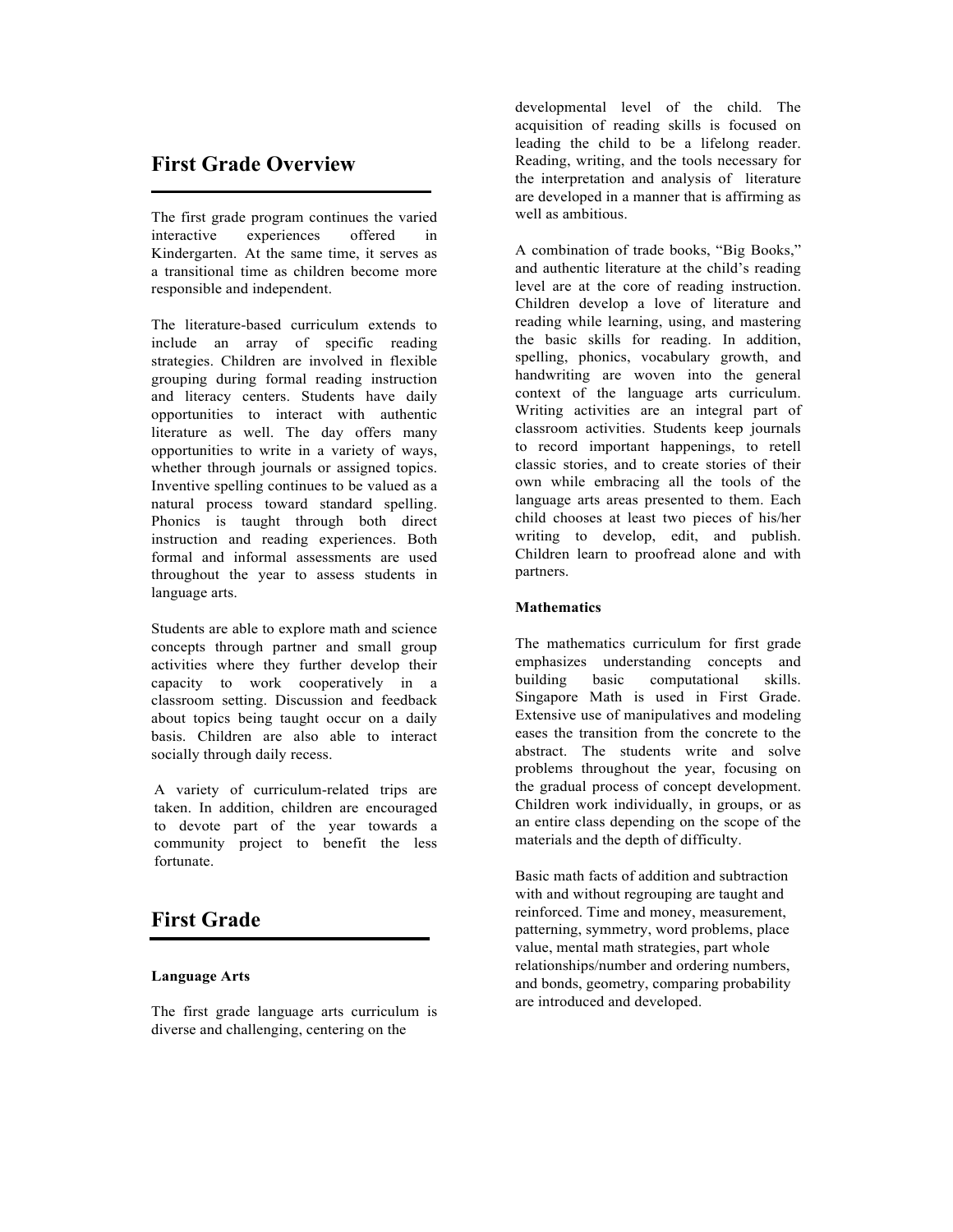#### **Social Studies**

Social Studies is integrated into blocks of language arts time. The year begins by building upon social study skills learned in Kindergarten as well as exploring the topics of family and community. Throughout the year, literature is chosen to represent cultural diversity. Families are often invited to share their special traditions or heritage in some way. Opportunities exist to learn about geography and the world through the use of literature, maps, iPads and Smart Boards.

Holidays, famous people, and events are studied as they naturally occur within the context of the school year. Gaining a basic knowledge of the United States is also integrated throughout the program. An overall emphasis on kindness, not only in the classroom but also in the world around us, is stressed through daily discussions and community service.

#### **Science**

The science curriculum explores topics such as weather, animals and the habitats in which they live, magnets, healthy living, gardening and environmental sustainability as well as differences between living things and the non-living. Students study animals by looking at their body coverings, the way they move, their means of protection, the food they eat, and their young. Plants are introduced by looking at their parts, what they need from the environment, and how animals rely on them. Students keep an ongoing journal throughout the year where they make observations, record data, and draw conclusions. STEM activities are integrated into the curriculum.

### **Second Grade Overview**

The second grade curriculum begins by refining the basic skills taught in first grade. A strong emphasis is placed on integrating math, science, social studies, and language arts as new skills are introduced.

Students deliver "Monthly News Reports," which help foster self-confidence in speaking before an audience and an awareness of dayto-day local and global events. Cursive writing is introduced and is incorporated in all aspects of written language.

Students respond best by being engaged in their learning. Therefore, field trips and other types of hands-on activities are encouraged. These trips vary from year to year as they are chosen to relate directly to the curriculum.

### **Second Grade**

#### **Language Arts**

The language arts curriculum further develops skills in reading, comprehension, vocabulary, writing, phonics, spelling, and listening. Public speaking is also introduced. Chapter books and series books ground children in phonics and the foundations of reading. Literary genres including folk tales, fables, biographies, mysteries, fiction, nonfiction and poetry are explored. Once a month, children are expected to read, write, and orally present a literary activity based on a literary genre.

The phonics program includes sound-symbol association, decoding, sound blending, and dictation. Syllabication rules are introduced. Spelling is developed through individual writing, free writing, dictation, and selected word lists. Various types of writing are explored, emphasizing creative writing in stories, poetry, and reports. Formal instruction in the use of the dictionary and thesaurus as tools for writing is presented.

#### **Mathematics**

Addition and subtraction facts to twenty are reviewed and mastered. Addition and subtraction with regrouping is refined, using the number line, fractions, money, telling time, geometry, graphing, and measurement skills are reviewed and expanded. The concept of multiplication is introduced.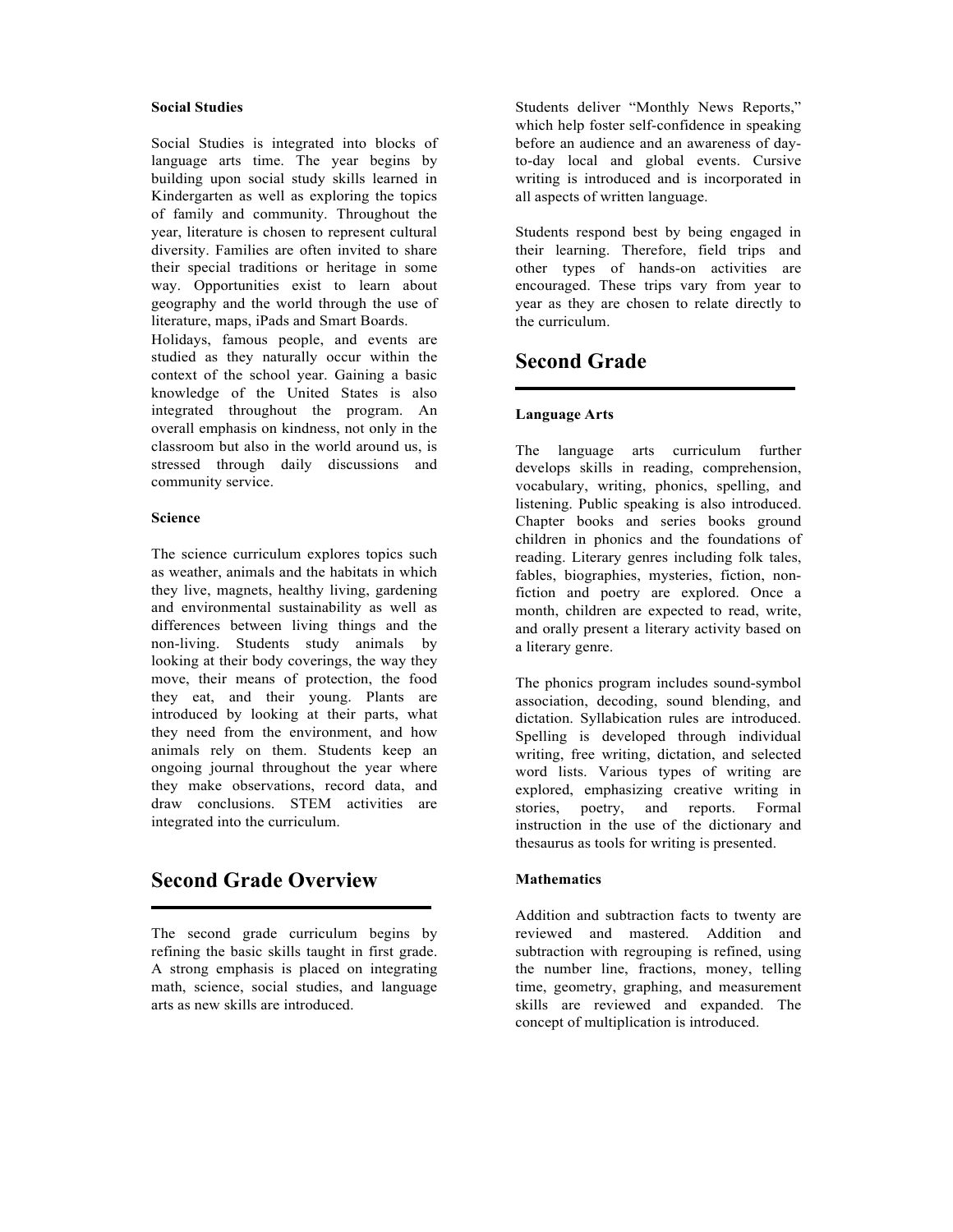Critical thinking skills are developed through the use of mental math and deductive problem solving. Developing and sharing strategies for problem solving is an extremely important component of the curriculum. Students use math journals to write out math problems and how they arrive at solutions. Manipulative materials and calculators as tools for problem solving are used extensively to help children internalize concepts.

#### **Social Studies**

In second grade, students compare and contrast their own communities with other communities in the United States, China, Africa, Mexico and in other parts of the world. Children learn to interpret maps, globes, and use atlases. Students are taught the relationships between geographical location and the life of the people in that location, and are introduced to the ways people meet the basic needs of food, clothing, and shelter that we all share.

Written and oral News Reports are presented by the students once a month in order to develop a sense of self-confidence in speaking before a group, as well as an understanding of events in the global society as they relate to and affect our own communities.

#### **Science**

The science curriculum encourages collaborative, student-centered learning. Widespread opportunities for student inquiry and scientific investigation occur as students are introduced to dinosaurs and other prehistoric animals. They study why animals became extinct. Presenting "Scientist of the Day" encourages public speaking and is an opportunity for students to conduct an experiment on their own. The students study germs, both good and bad. Many hands on activities are included in this unit. A unit on solids, liquids and gases in which students learn the changing nature of matter completes

the year. STEM activities are integrated into the curriculum.

## **Third Grade Overview**

The third grade is a transitional year academically, socially, and emotionally. The children start as primary students and finish the year capable of thinking and functioning independently as they prepare to enter the intermediate level. Emphasis is placed on developing conceptual thinking, organizational skills, and personal responsibility. Letter grades are given for the first time to evaluate the progress of each student.

The curriculum integrates language arts, math, science, and social studies so that children learn easily, making connections through experiential and exploratory methods. Technology is used in all subject areas to extend and illuminate concepts. Trips are planned to enhance classroom learning. Skills that were taught in previous years are expanded upon and new skills are introduced and developed. Throughout the year, children grow in their ability to express themselves in both oral and written form. The culminating experience is a researched, written, and memorized speech that is formally presented to the class and parents.

# **Third Grade**

#### **Language Arts**

Third grade continues to develop reading skills through a variety of materials including anthologies, trade books, and nonfiction resources. Both assigned texts and student choice are equally important options. Reading is seamlessly integrated into every area of the curriculum. The reading program integrates a variety of experiences including being read to daily, reading independently, with a partner, and collectively aloud as a community. Being a confident, fluent, and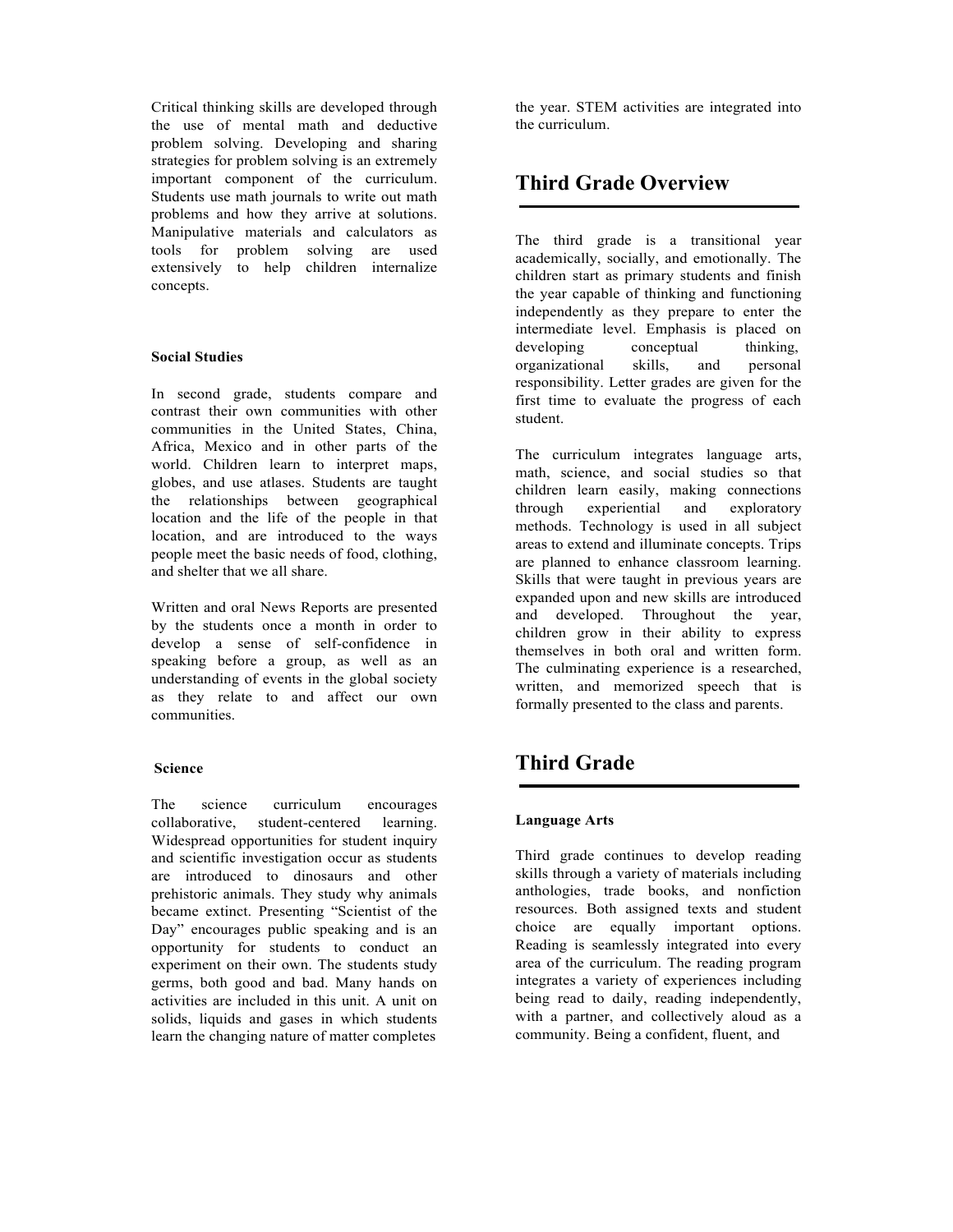enthusiastic reader of a variety of texts is paramount.

Emphasis is on reading for main idea and details. A number of reading strategies are practiced throughout the year to increase comprehension. Students continue to expand their vocabulary. Phonic skills further develop through formal spelling and writing exercises. Cursive writing is reviewed and practiced. Basic rules of grammar, punctuation, capitalization, and spelling are systematically taught. Both creative and expository writing is offered as a valuable way to integrate and practice skills taught in isolation. Journal writing records important events in a student's home and school life.

In the last trimester, students are **introduced**  to the speech program. This **writing** process further develops research, writing, and oral presentation skills. It is a true culmination of their year's efforts. Each student's memorized speech is ultimately presented to an audience of classmates and parents.

#### **Mathematics**

Critical thinking and problem solving are essential components of the third grade math program. Students are encouraged to find relevant facts and use a variety of strategies to solve for the unknown. Manipulatives, drawings, and bar models are just a few of the techniques employed. Students are challenged to solve multiple-step problems and effectively explain their solutions both orally and in writing.

Students are expected to have mastered addition and subtraction facts upon entering third grade, so as to be able to move on to more complex problems requiring regrouping. Multiplication and division facts are memorized and expanded into two and three digit examples. Basic strategies for mental math computation are emphasized and students develop speed and accuracy with all operations.

Third graders add to their precious knowledge of time, money, and place value. They explore the relationship between whole

numbers and fractions. Recognition of possible outcomes and their expression as fractions is studied in a unit on probability. Knowledge of customary and metric measurement is expanded. In geometry, students identify and analyze properties of two and three-dimensional figures. Throughout the year students read, construct, and interpret data in a variety of graphic displays.

#### **Social Studies**

Throughout the year, the students learn to interpret and apply knowledge of maps and globes. They focus in detail on the geography of the United States. Reference skills are developed and used in a comparative study of Native Americans, an in-depth state report, and an oral presentation on a famous American. Children discover how the nation has evolved into the United States of today. Literature, film, and field trips provide additional enrichment.

#### **Science**

Third grade science encompasses both earth science and physical science, often with integrated curricular units. Earth science is taught with an in-depth study of the earth, its resources, forces, and composition. Physical science is taught through a unit on simple machines. Students develop the ability to think critically using science process skills. They develop science vocabulary and the confidence to make astute observations and record them carefully. They regularly interpret tables and graphs, distinguish between fact and opinion, and determine cause and effect. Continuing to develop a respect and interest for science and its ever changing impact on our world continues to be cultivated.

### **Fourth Grade Overview**

Fourth grade, the second level of the intermediate grades, is a year of significant growth for students as they emerge from the primary grades. During the year, students are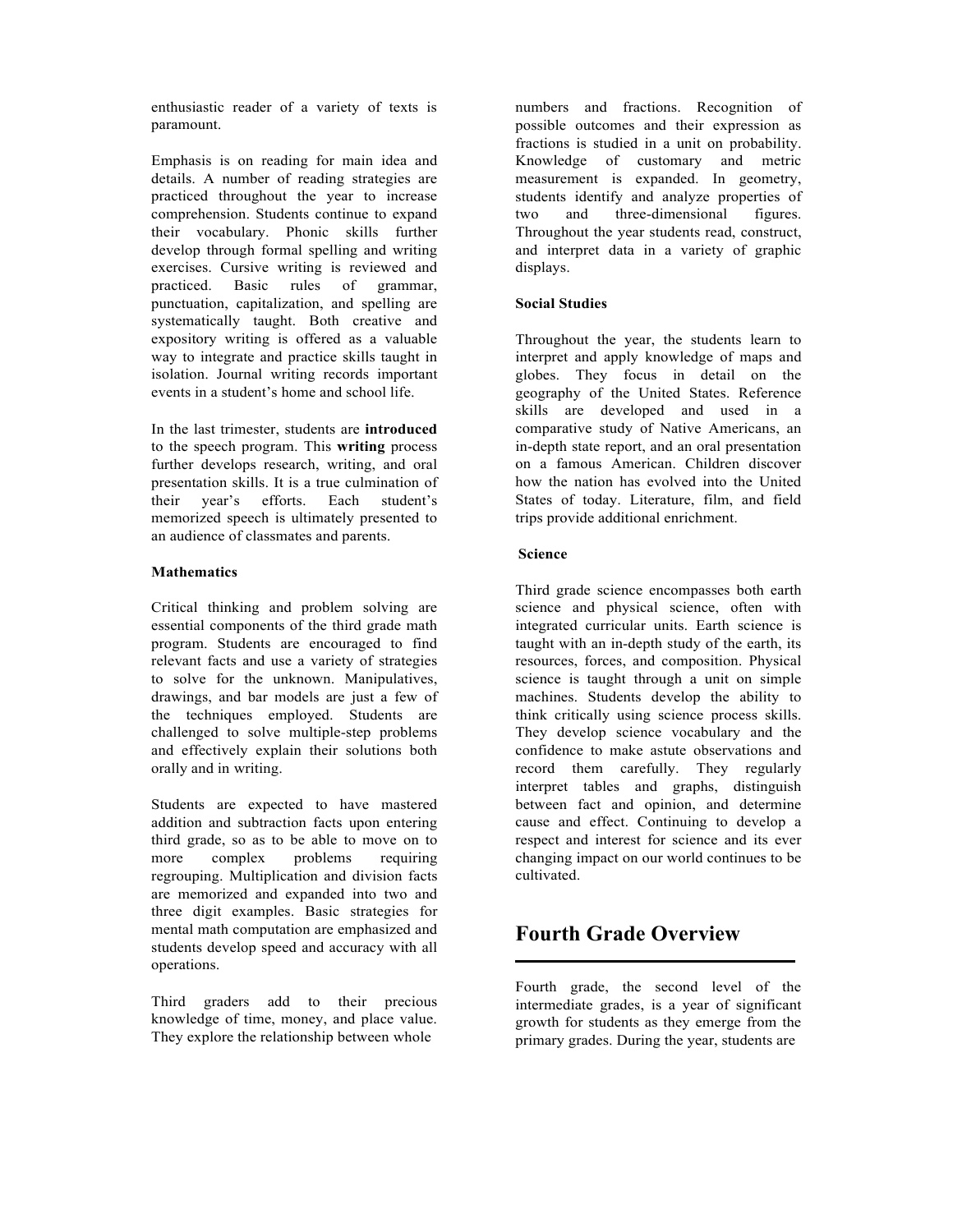encouraged to develop more responsibility for themselves both academically and socially. Developing organizational and study skills is an integral part of the fourth grade. Trips and guest speakers are an essential part of the fourth grade program. Topics related to global environmental issues are presented through a variety of current sources. Technology is used throughout the curriculum to extend and illuminate concepts.

# **Fourth Grade**

#### **Language Arts**

Developing both written and oral language expression is emphasized. Skills in writing are reinforced through expository and creative assignments. Interesting, complete sentences with correct grammar, spelling, and punctuation are expected in all subject areas.

Students are expected to participate in class discussions and make oral presentations throughout the year. This serves to develop both listening and speaking skills and promote confidence in expressing personal viewpoints.

The speech program builds upon skills introduced in third grade. Teachers guide students through the stages of research of a particular topic related to the study of New Jersey: using a variety of sources, organizing the information, creating a works cited listing, and writing a formal report on their chosen topic. Students then focus on public speaking skills as they memorize this report and present it as a formal speech to an audience of classmates and parents.

In the area of reading, skills introduced in previous grades are reinforced as needed and further developed. While students still learn to read, the fourth grade concentrates on reading to learn. Both non-fiction and fiction books serve to develop vocabulary and understanding of new concepts. Using a variety of genres helps to develop an appreciation of literature. Reading, especially in the content areas, focuses on comprehension and developing skills in

finding the main idea, sequencing, recognizing fact and opinion, making inferences, and determining cause and effect.

#### **Mathematics**

The accelerated fourth grade mathematics program reinforces and expands upon the four computation processes. The study of place value, expanded notation, and other number systems enhances students' understanding of our number system. Students learn to round numbers and to facilitate the use of mental math. In geometry, students study plane and solid shapes; how to measure angles; and how to find perimeter, area, and volume. Students also study symmetry and congruence.

Some of the other topics covered are using money, fractions, decimal fractions, graphs, charts (collecting and using data), probability, and measurement. Learning to use a calculator in appropriate situations is encouraged. Math manipulatives, projects, and group activities are an integral part of the program. Students are expected to be able to explain how they arrive at their solutions both orally and in writing. Essential to the entire math program is the ability to use math in everyday life and to become a creative problem solver.

#### **Social Studies**

The fourth grade social studies curriculum focuses on the study of the state of New Jersey to provide a factual basis for developing skills in geography and history. Students learn to interpret and apply knowledge of maps, globes, and other graphic materials, as well as create their own visual aids. They also learn to use reference materials, Internet sources, and apply study skills. As a culminating project, students write a research paper on a New Jersey topic, which they then present as a formal, memorized speech.

#### **Science**

One goal of the fourth grade science program is to stimulate students' awareness of how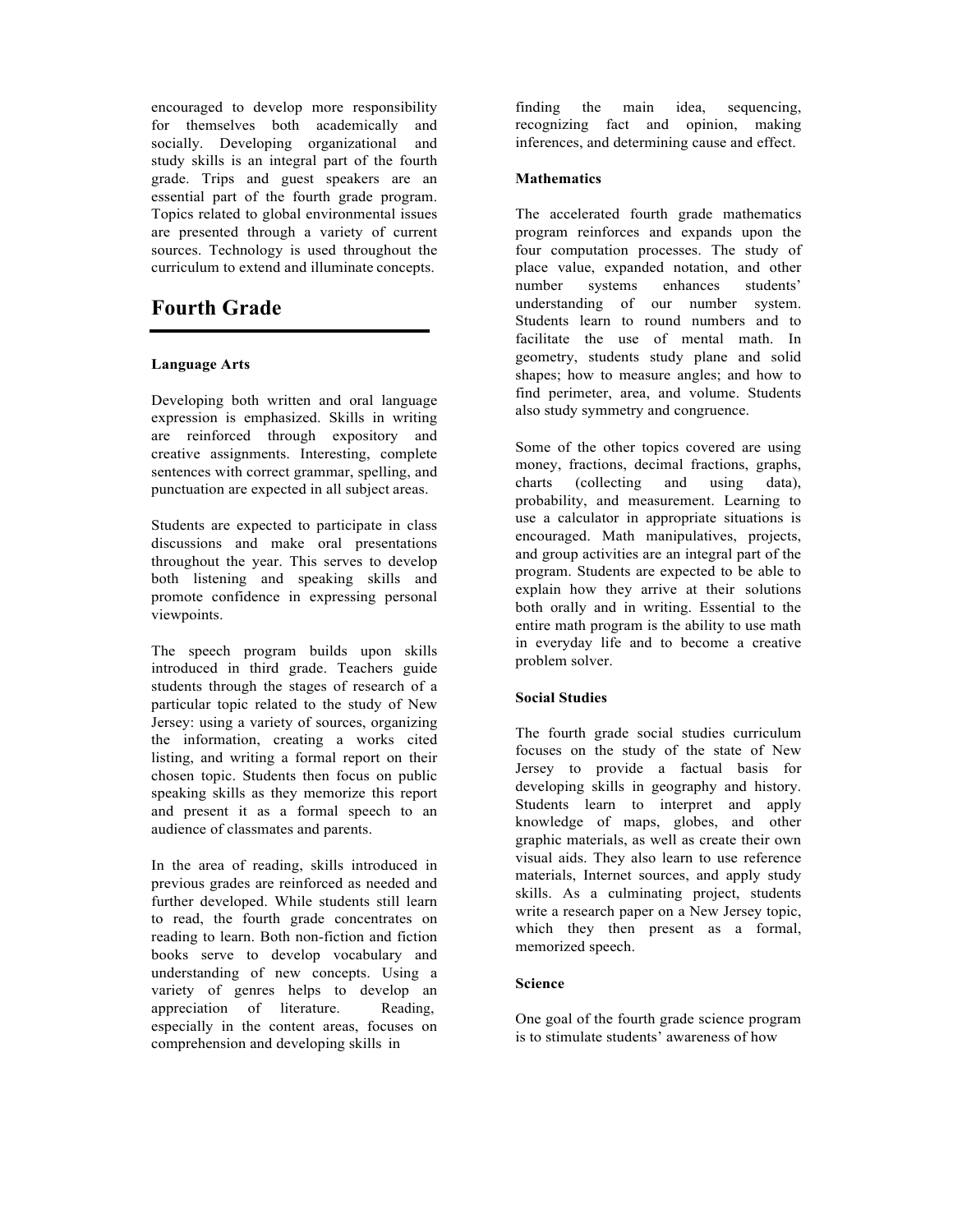science is an integral part of their lives. Though the curriculum covers certain set topics, current science happenings are incorporated into the daily program. Another goal is for students to develop an awareness of the importance of preserving the environment. STEM activities are integrated into the curriculum.

Topics regularly presented are intended to emphasize the inter-relationship between plants and animals. One topic of study is seed plants, concentrating on their structure, their natural environment, and their place in the food chain. Photosynthesis is also discussed. Other topics include vertebrates and invertebrates, both cold-blooded and warmblooded species. Students discuss their physical traits, habitats, and life cycles.

In conjunction with the study of New Jersey, the climatic regions and, in particular, the weather in our state is explored. A variety of reporting sources, such as media weather reporting and the Internet, are used to track local weather. Weather phenomena throughout the world are incorporated into our studies.

### **Fifth Grade Overview**

As fifth graders assume their roles as leaders of the Lower School, they are expected to set a good example for the younger students. Whether organizing community service activities, or working as buddies with younger students, they learn the importance of service to the school, the community, and the world.

Organization, time management, and study skills are emphasized in preparing the students to become more independent learners. There is increased accountability for demonstrating knowledge through a wide variety of authentic and traditional assessments. Technology is incorporated into activities as fifth graders are each provided with an iPad and a school secure Google account for daily use. Fifth graders are expected to further develop self-discipline

and self reliance to facilitate the transition to the Middle School.

The culmination of the  $5<sup>th</sup>$  grade experience are the Capstone research presentations. Capstone is a year-long research endeavor that includes exploring, researching, writing a thesis and creating a presentation to answer a question about a global topic..

## **Fifth Grade**

#### **Language Arts**

The fifth grade language arts program incorporates reading, grammar, vocabulary development, and study skills. These skills are applied across the curriculum on a daily basis.

Students read a variety of literary selections, which may include fantasy, realistic fiction, Greek, , historical fiction and non-fiction selections. Critical thinking skills such as finding main ideas, making inferences, drawing conclusions, and analyzing characters are emphasized.

As students develop an understanding and appreciation of grammatical structure, they become competent, fluent users of language. Rules for correct grammar usage are incorporated into writing activities. The steps of the writing process are applied to pieces such as narratives, descriptions, stories, and a wide variety of expository and persuasive compositions.

Study and research skills are taught throughout the year. Note taking, outlining, and essay writing are incorporated throughout the program. Research, writing, and presentation skills are honed as the students work collaboratively and independently on their  $5<sup>th</sup>$  Grade Capstone presentations..

#### **Mathematics**

The fifth grade mathematics curriculum builds on the foundation learned in earlier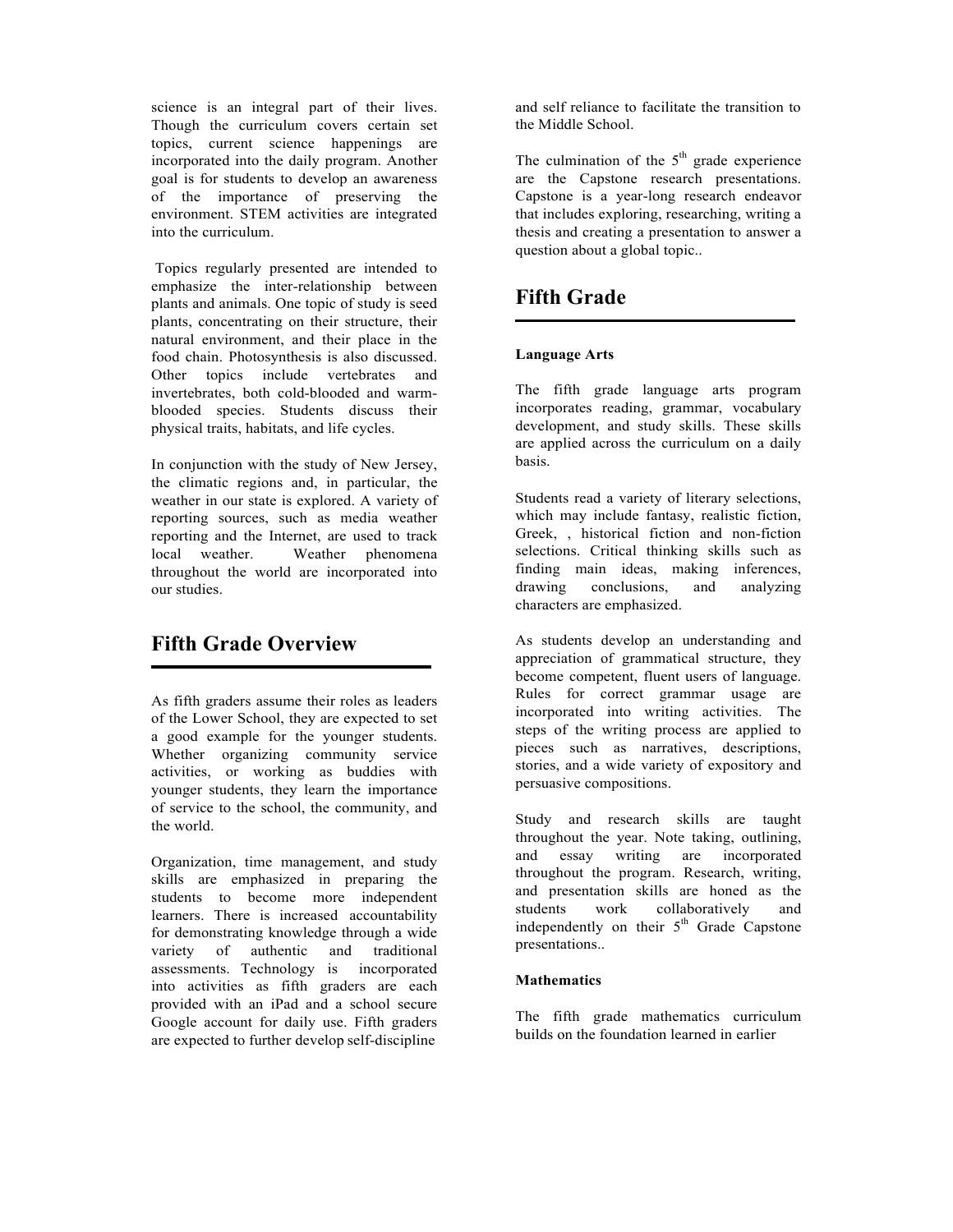grades. It is designed to develop critical thinking skills, computational competence, and cooperative learning. Estimation techniques and real life applications are emphasized. By linking reading and writing to math, students become more adept at understanding word problems. Through exposure to a variety of problem-solving techniques, students learn what will work in everyday life.

Both fundamentals and operations of fractions will be reinforced in greater depth, which will allow students to transition to uses of percents and probability. Basics of geometry and pre-algebra will also be introduced.

#### **Social Studies**

The fifth grade social studies program offers students an abundance of information in geography, history, culture, government, and economics to stimulate young minds. It encompasses map skills and an in-depth study of three ancient civilizations; Egypt, Greece, and Rome.

Whenever possible, social studies is integrated into other academic disciplines, such as creative and expository writing, literature, art, and math. Technology is incorporated into activities, when appropriate, on a regular basis.

The geography unit is an interactive approach to teaching map skills. Students read and interpret many different kinds of maps and reinforce skills such as using scale and distance.

The fundamental components of a civilization are presented, followed by an introduction to the regions of the world where the ancient civilizations of Egypt, Greece, and Rome were first developed. The environmental influence on the growth of these civilizations is examined, and the need for a system of government is emphasized. Students are encouraged to compare and contrast the traditions and customs of these ancient communities with their modern way of life.

A textbook is used to introduce basic concepts. Projects, digital materials, technology, and field trips enhance the program. Daily discussions and cooperative hands-on activities reinforce concepts and skills.

#### **Science**

The fifth grade science program is designed to foster curiosity, wonder, and excitement about our world, while at the same time building on previously learned concepts and linking new knowledge to students' experiences. Units of study are based on topics selected from earth science and environmental issues. Skills such as observing, gathering data, classifying, predicting outcomes, interpreting data, and drawing conclusions are developed through inquiry-based hands-on cooperative learning activities.

Field trips, magazines, and technology are used to supplement and emphasize the relationships between science content and real life. Students are encouraged to apply concepts to current events and relevant world issues. Science is integrated with other subject areas through the use of literature, art activities, and expository and creative writing. Fifth grade topics include ecosystems, biomes, plate tectonics, rocks and minerals, Earth's surfaces and resources. STEM activities are integrated into the curriculum.

# **Special Programs**

# **Visual Arts**

Creating art is a natural occurrence in childhood, an activity that children discover and pursue quite independently. At Wardlaw-Hartridge, this creative impulse is encouraged and guided by providing an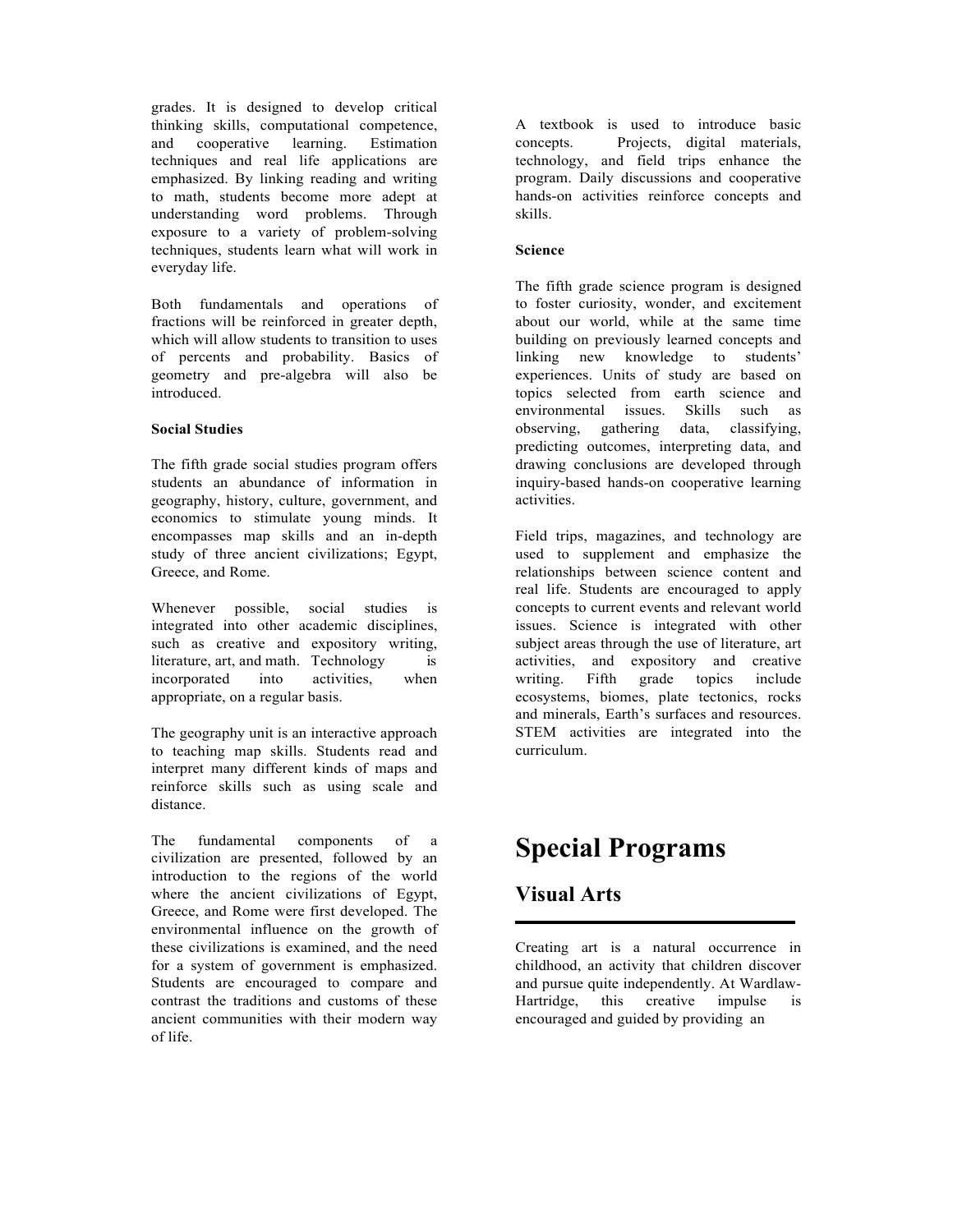inviting, challenging, and stimulating environment.

From Pre-Kindergarten through fifth grade, the art curriculum builds continuously upon previously learned skills. As children grow, they become more adept at handling a variety of media, such as tempera paints, watercolor, pastels, oil pastels, printmaking supplies, textiles, colored pencils, collage materials, ceramics, and other three-dimensional materials. The art program encourages individuality and expression of ideas at each grade level while exploring the art materials.

Given the opportunity to express their ideas and explore the work of famous artists, students learn to understand and appreciate the artwork created by themselves, their peers, and a global array of artists throughout the centuries, including current working artists. During class, a wide variety of music is played ranging from classical music, lyrics about artists, and music from a particular period of time as well as music from around the world. The connection between music and art is fostered in the art room.

The iPad has become an integral teaching tool in the art room along with an extensive collection of books. The iPad is not only used to show the works of famous artists, but also to photograph the work of the student in order to make revisions to their artwork by adding to the original piece of art.

Through a variety of activities, the children are encouraged to make decisions about their work and set high standards for themselves. They are taught the principles of design, perspective, proportion, and the aesthetics of art. By the time a child reaches the fifth grade, he or she has the tools necessary to set goals, select a strategy, determine how to apply it, and continually make assessments and revisions in order to create a personal statement in art. In the early grades the learning experience or process is often more important than the visual product. Hopefully, each child will feel a sense of accomplishment and enthusiasm when they are creating art. Student artwork is continuously displayed throughout the

school, and each child is represented in the annual Art Show.

# **Technology**

Wardlaw-Hartridge graduates students who are proficient in using technology in all its forms as a tool for life-long learning. In the Lower School, technology is integrated across the curriculum in all grades.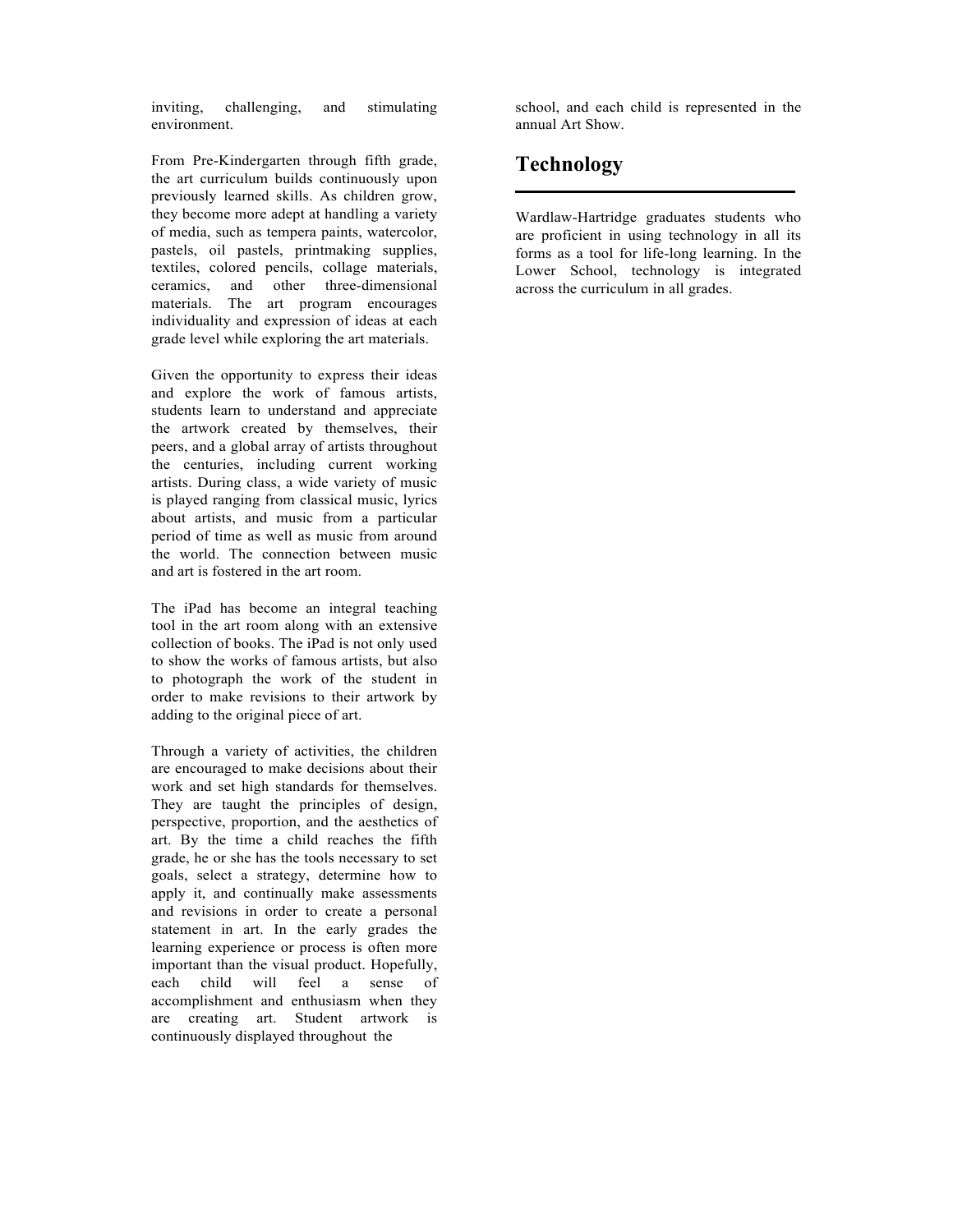All classrooms, Pre-K through Grade Five, are equipped with SmartBoards. All Lower School teachers receive extensive training on the use of the SmartBoard as well as in class support from the Technology Integrator. In addition, Lower School has two mobile iPad carts, which each house a class set of iPads, and also two mobile lap top carts, which also each house a class set of lap top computers. Lower School also has a computer lab, home to eighteen desktop computers.

Students in grades Pre-Kindergarten through Grade One participate primarily in the iPad program. Apps have been researched and matched to particular units of study. In Pre-Kindergarten and Junior Kindergarten the students use apps to support developing letter, number, color, and shape recognition skills as well as beginning letter/number formation skills. Puzzle apps are used to facilitate emerging problem-solving skills. In addition, these students use apps to support units of study, including, but not limited to, the study of plants, insects, transportation, food, and the five senses.

Kindergarten and first grade students also use the iPads to support handwriting, math/problem solving skills, phonics, and our thematic units of study. The Kindergarteners enjoy apps that support the study of space, the rainforest, dinosaurs, and insects. The first grade classes incorporate the iPads into the creative writing curriculum; creating digital stories to share with home as well as digital post cards. First graders use apps to support math skills such as time, fractions, money, addition, and subtraction. The Google Earth app is an important part of the map skills unit.

Beginning in Grade Two, Wardlaw-Hartridge students begin using technology as a presentation tool. Using a multi-media organizer such as Glogster, the second graders learn to import graphics, backgrounds, video, images, and text. Second graders are also introduced to PowerPoint and, using a template, create a postcard about a virtual visit to China. Zooburst, a 3-D digital storytelling program,

is used by the students to create an African folktale. The second graders also use iPads to support many areas of the curriculum such as science, geography and math skills, including, money, time, addition, subtraction, and fractions.

Formal Keyboarding instruction begins in Grade Three with the use of Type to Learn 4 and various internet keyboarding sites. While learning keyboarding, the third graders simultaneously learn how to open and format a Word document. Spacing, margins, font type and size, centering, numbering, and saving documents are just a few of the skills third graders master. The students continue with presentation tools such as Glogter and Powerpoint, which were introduced in second grade. They expand their knowledge of these programs by adding more content. Internet safety and learning about how to find reliable Internet research sources is also introduced in third grade.

Grade Four students continue with formal keyboarding instruction with emphasis placed on increasing speed and accuracy. Fourth graders produce sophisticated PowerPoint presentations using sound, voice recording, color and text variety, as well as the import and manipulation of both images and video. Students are introduced to Excel in fourth grade as an organization tool. Students organize a list of famous New Jerseyans and also sort and organize a group of objects. Formulas and graphs are introduced. To continue the study of reliable online sources, fourth graders create a "pseudo" webpage about an animal. Students will then investigate ways to determine the reliability of a source and how to trace sources.

Grade Five students integrate technology into all areas of study. Fifth graders produce multi-media presentations about ancient civilizations, use Excel to graph lab results in science, create web pages as a final activity on the study of Ancient Greece, and use Moodle to support and enrich classroom activities. Students in fifth grade advance their understanding of Excel through the use of the Microsoft Lemonade Stand project. Fifth graders are also introduced to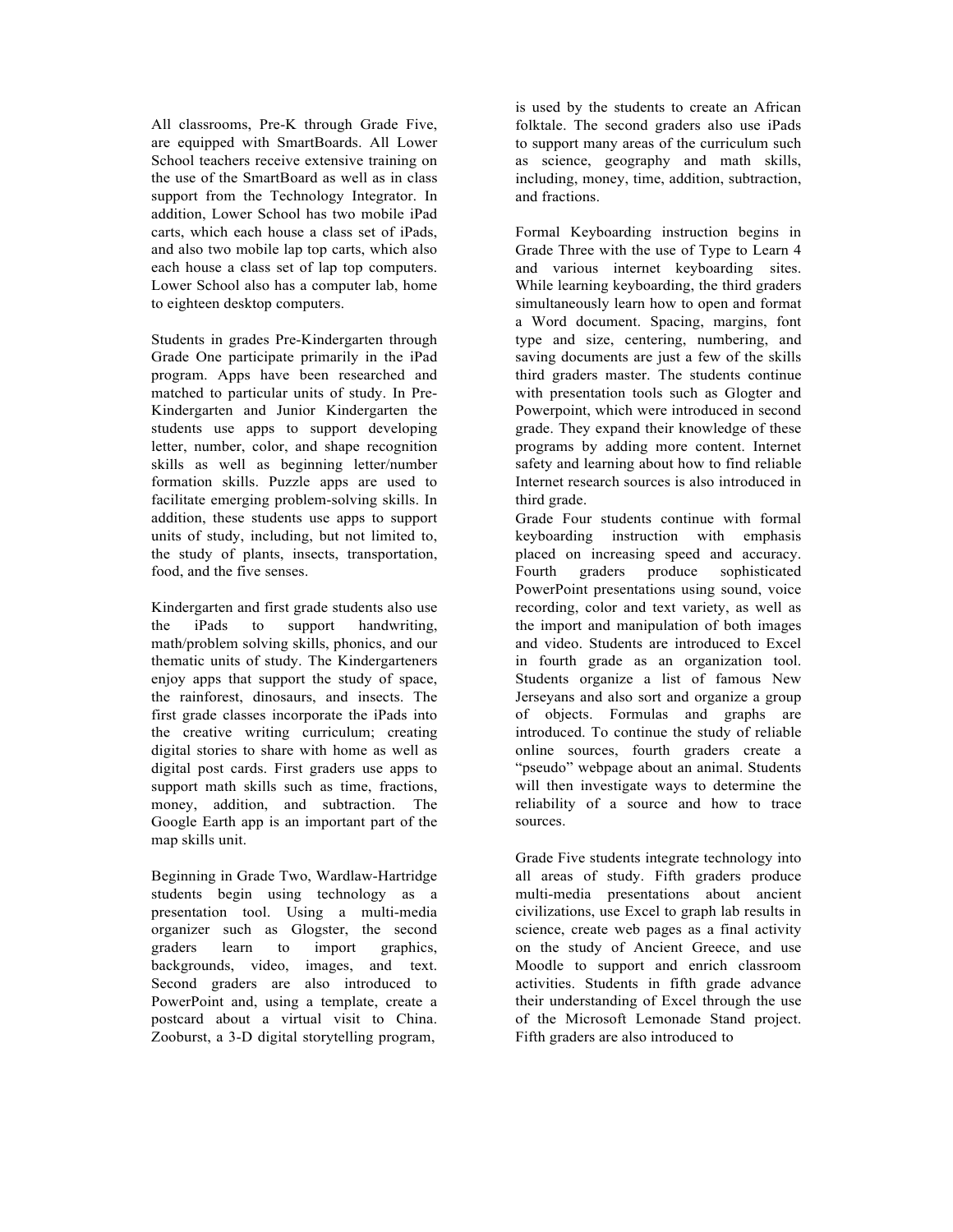programming using the MIT program, Scratch. Creating and changing characters that move, speak (in speech bubbles), changing backgrounds, and making characters appear/disappear in the desired order are some of the programming skills learned through Scratch. Students also work with photo editing and green screen photography/video.

# **Spanish**

The Lower School Spanish program is geared toward children in Pre-Kindergarten through fifth grade. Students receive 30-80 minutes a week of exposure to the Spanish language and culture. Students are immersed in the language as they hear and speak Spanish for the majority of the class. By listening to the teacher speak the language and watching the teacher's expressive movements, the students are able to understand conversations, directions and introductions to new concepts in Spanish. They are then encouraged and guided to respond in Spanish, which allows for an immersion experience.

Children in Pre-Kindergarten through second grade start their language acquisition in much the same way that they acquire their native tongue. Students learn Spanish through song, games, art, and movement in a way that is stimulating and enjoyable. In addition, students perform tasks and use their bodies to express what they hear. The use of Total Physical Response (TPR) strategies allow for a more natural acquisition of the Spanish language and helps young students to build and reinforce skills they are learning in English.

Third through fifth grade students have a greater degree of exposure to the Spanish language. During these years they learn commands, language structure, and they develop oral competencies through interactive and cooperative activities. Students are introduced to Spanish cultures through the study of thematic units where they compare and contrast their lives with those from different cultures. Meaningful communication is emphasized through the vocabulary, grammar and conversations learned in class. Students may take a virtual trip to

discover the weather, typical foods and sights of Spanish speaking counties. As students enter the sixth grade, they are well prepared for the formal academic study of foreign languages to begin.

# **Health Education**

The Lower School health education curriculum provides all students with the skills and knowledge to promote responsible lifetime decision-making and contribute to a healthy, safe society with a variety of health related issues explored and discussed.

The overall objective is to encourage each student's active participation in personal and community health, promote each individual's self-esteem, learn about and discuss responsible decision making as it pertains to the individual student, and provide current information on health issues. Students are encouraged to assess their attitudes and behavior patterns and to understand the impact their life choices have on their communities and on their own well being.

While major topics are emphasized in the Health program, certain aspects of the curriculum are addressed in science class. Information on each topic is age appropriate, with each year building on the previous one.

From Pre-Kindergarten through first grade, the individual classroom teacher teaches health and nutrition information. The formal health education program begins in the second grade and is delivered by the Health and Physical Education department through fifth grade. Classes focus on four specific curriculum units including wellness, alcohol, tobacco and other drugs, family life and community health skills.

Specifically, fifth grade health education in the Lower School culminates with the pre-transitions program taught by the school counselor. It is a program designed to emphasize healthy behaviors in the physical, emotional and social realms.

### **Library**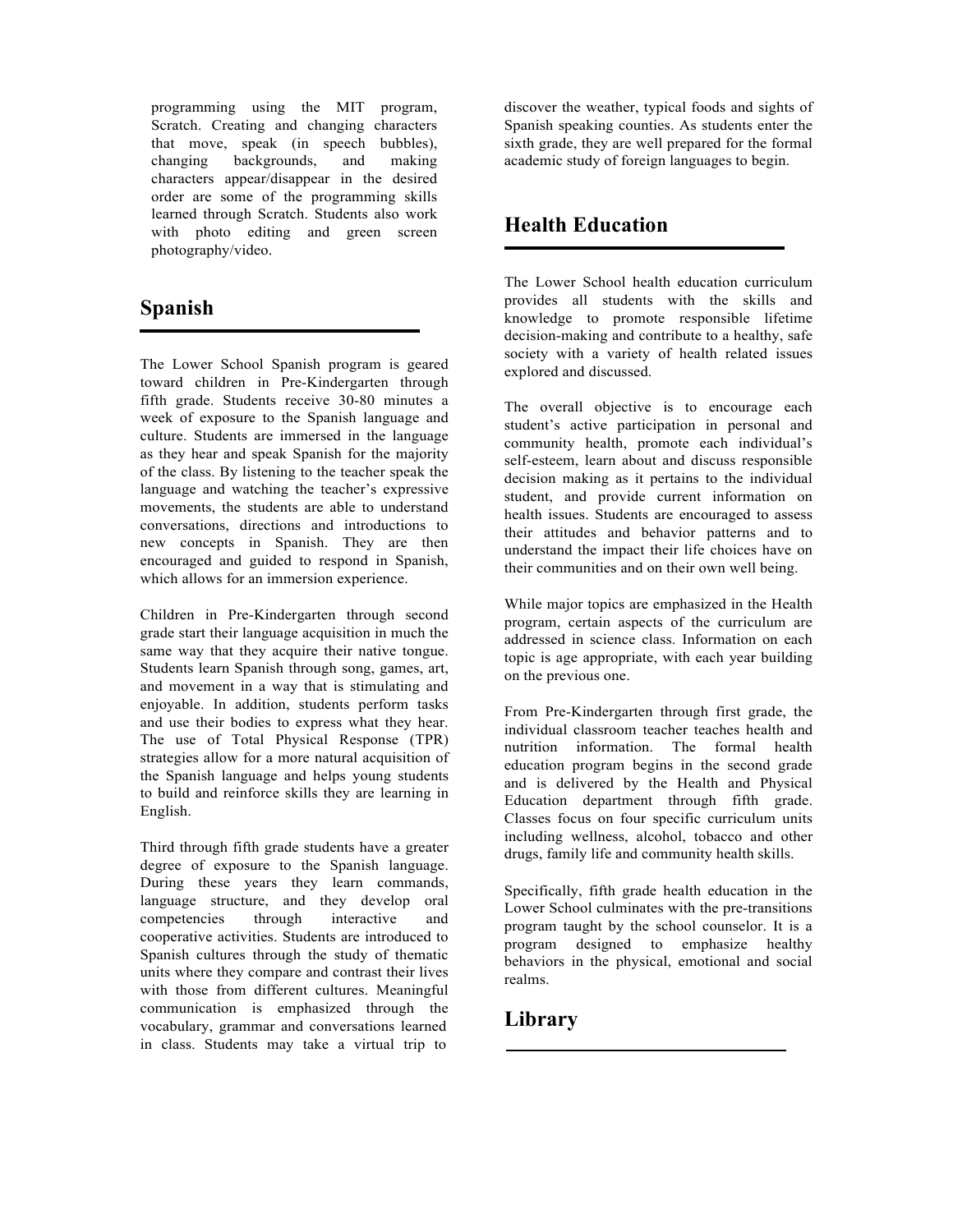The Lee Hill Snowdon Information Center is physically and academically at the center of the Wardlaw-Hartridge School. The library operates to inspire all students to explore new ideas, utilizing a vast array of print, audio-visual, and computer materials. The library houses over 23,000 print volumes, more than 250 audiovisual materials, and more than 35 periodical titles. Additionally, the library page of the Wardlaw-Hartridge website provides access to numerous online subscription databases and the school's Style Manual.

Staffed by full-time librarians, the library serves students every day of the school year. Students in Pre-Kindergarten through Grade Five visit the library once a week for scheduled library classes and/or book exchanges. Students develop an appreciation of and love for reading through exposure to a variety of literature during shared story-time readings, book talks, and book-related activities. Pre-Kindergarten through second grade students learn about the parts of a book, the proper care of books, and basic library organization. Third and in a limited extent in fourth and fifth grades students receive additional instruction in utilizing our on-line public access catalog and reference sources, including encyclopedias, dictionaries, almanacs, atlases, and indexes in both print and computer format.

Research and investigative skills are strengthened as the students progress through the Middle and Upper Schools. Assignments that incorporate library resources are assigned by teachers in both the middle and upper divisions to coincide with specific curricular needs. Access to online periodical indexes and specialized Internet resources are stressed as students prepare required research papers.

### **Music Education**

The nurturing of the child's enjoyment, responsiveness, and sensitivity to music is always at the core of the music curriculum.

The Pre-Kindergarten and Junior Kindergarten children discover a wide variety of musical styles and media through an activity-centered

approach. With singing, playing musical instruments, listening, and movement, musical concepts are introduced sequentially, in very simple terms.

In Grades Kindergarten through Five, the emphasis is placed on rhythm (feeling and responding to the beat and tempo, reading notation), melody (reading, identification, direction, phrasing), and harmony (partner songs, rounds, cannons, part singing). Activities include movement activities, composition and improvisation. Later concepts include forms in music (repetition and contrast), tone colors on instruments, and the texture of harmony. Grade Three has a unit of study on the recorder to help develop music reading skills. Grade Five has a unit on the ukulele, which focuses on proper technique, and applies previous melodic and rhythmic learning to the instrument. In the Spring, students attend a trip to New York to see a Broadway show.

Music participation in its variety of forms (performer, listener, consumer) is important to each student's development and provides a unique way of knowing oneself and appreciating the world. The music curriculum is designed to Give the student knowledge and skills as a basis for life-long enjoyment.

In addition to vocal and general music instruction, students in grade Four begin to take lessons on band instruments. In Grade Four, students are taught in like instrument groupings and perform unison and two-part melodies in the Spring Concert. In Grade Five, students meet in mixed instrument classes once a week to learn playing technique and strengthen music reading skills. They also rehearse as a band once a week to build ensemble skills through learning beginner-level band literature.

Performance is an important part of the Lower School music experience. All students in Lower School participate in Chorus as well as in the Holiday and Spring Concerts. Additionally, the fourth grade band performs in the Spring Concert and the fifth grade band performs in both the Holiday and Spring Concerts. Other opportunities for performance include the Lower School Cabarets and other special themed music programs.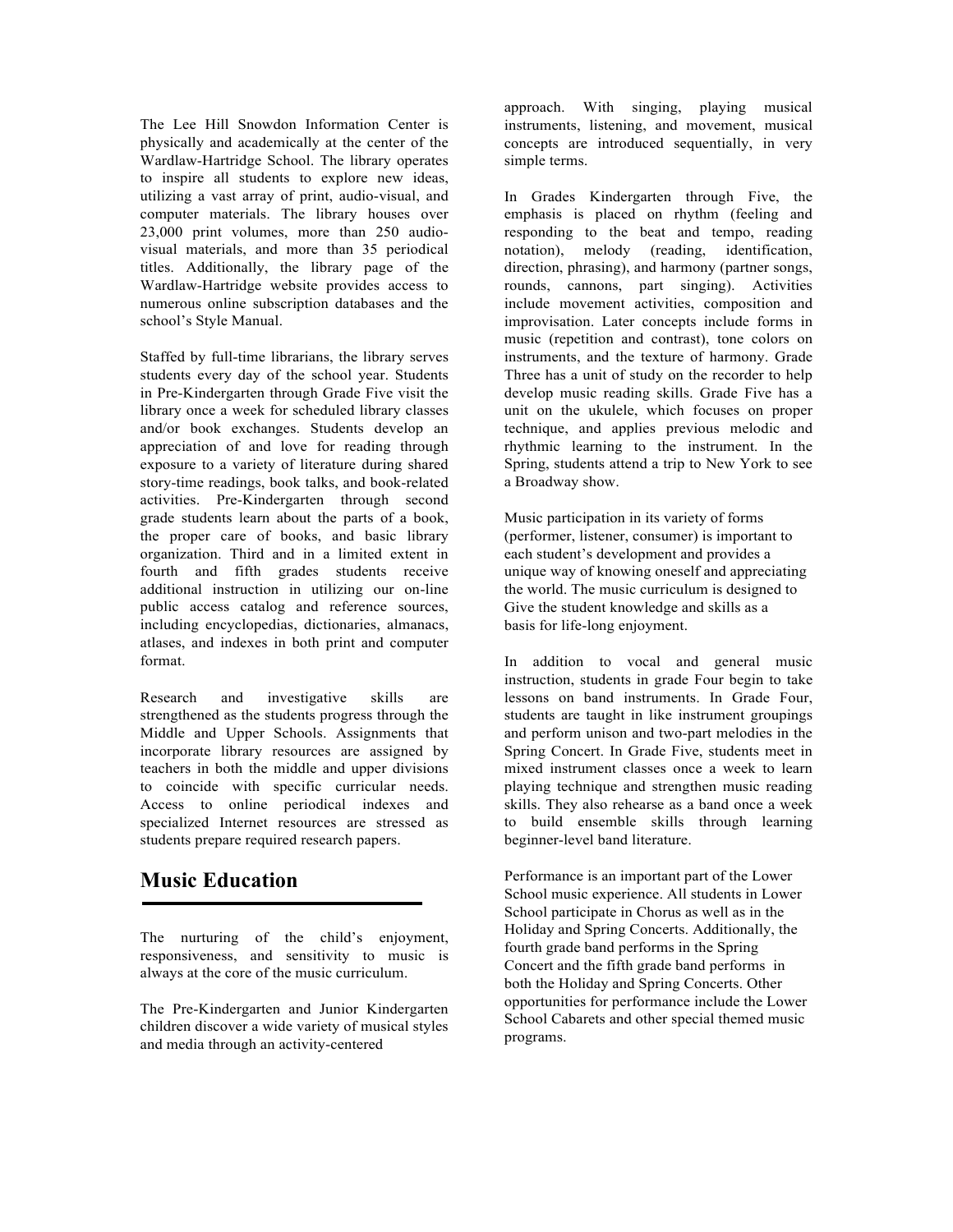Children in the Lower School experience music as vocalists, instrumentalists and listeners. The rich and diverse music curriculum provides the children with many opportunities to gain exposure to a unique and essential way of knowing themselves and appreciating and understanding different cultures from around the world.

#### **Physical Education**

The Lower School Physical Education program provides an extensive curriculum in which sports, games, dance, and creative movement are explored in developmentally appropriate activities. The program is designed to fulfill the social, emotional, mental, and physical needs of students. At the youngest ages, gross motor and socialization skills are stressed. By the end of fifth grade, teamwork and game rules have been introduced. Exposure to a wide variety of global sports such as Tae Kwon Do, specialized dance, cricket, water polo/aquatics  $(2^{nd}$  through  $5^{th}$  grade) and global pastimes, complement our more traditional sports of basketball, soccer, baseball/softball, and volleyball. Specialist units for  $4<sup>th</sup>$  and  $5<sup>th</sup>$  grade include archery and  $21<sup>st</sup>$  century approaches to fitness training and conditioning.

The students gain a well-rounded physical education experience, and through everyday participation understand the importance of exercise as a daily routine. Students in fifth grade participate in the Physical Education program and are also eligible to participate in specific seasonal sports (see Athletics). The fifth grade curriculum focuses on preparing students for the next level of sports and activity participation.

Furthermore, students are given the opportunity to acquire appropriate social behaviors as they work individually and in small and large co-educational groups. They learn to encourage one another, allowing them to become more comfortable with their abilities and to appreciate the abilities of others through sportsmanship. Each student has the opportunity to experience success in games and

sports and is encouraged to develop a healthful and active lifestyle.

It is the goal of the program to provide students with the tools necessary to make healthy decisions about exercise and future athletic and recreational activities.

#### **Athletics**

At Wardlaw-Hartridge, we consider athletics an extension of the classroom and believe it is integral to the educational experience of our students. We strive to provide an environment that promotes achievement, fair play, integrity, sportsmanship, and overall health and fitness.

In Lower School, students in the fifth grade are allowed to choose from a few select team sports in addition to the Physical Education requirement. The primary goal of the fifth grade athletics experience is development. It ensures ample opportunity for each individual to develop his or her skills. Each child may choose from the following sports: in the fall, coed cross country, track, girls cheerleading or coed swimming; in the spring, coed track and field..

# **Other Lower School Programs**

# **Extended Care Program**

Wardlaw-Hartridge offers two extended care programs:

The before school program begins at 7:30 a.m. and is available to any child who needs to be dropped off at school early.